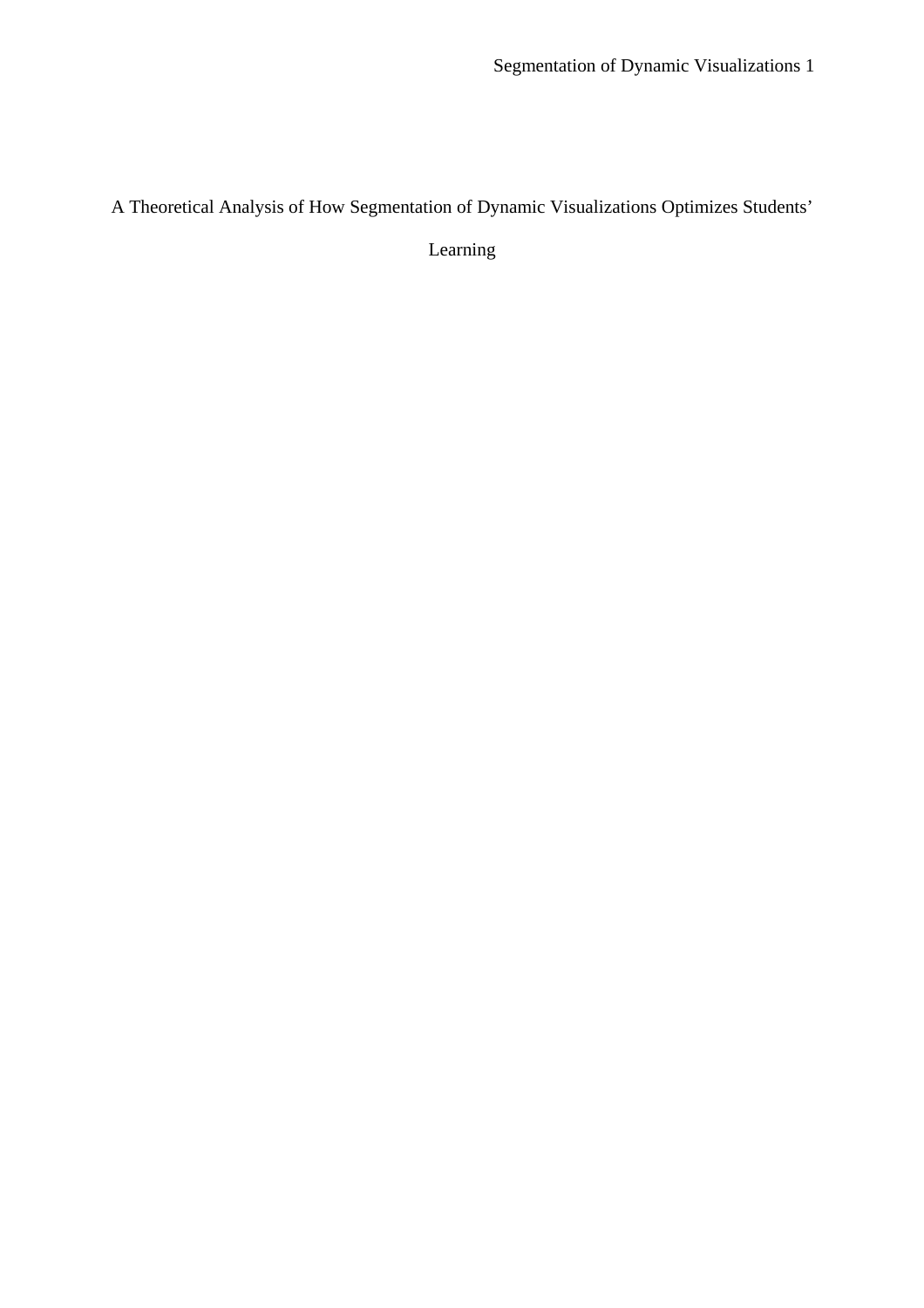#### Abstract

This article reviews studies investigating segmentation of dynamic visualizations (i.e., showing dynamic visualizations in pieces with pauses in between), and discusses two not mutually exclusive processes which might underlie the effectiveness of segmentation. First, cognitive activities needed for dealing with the transience of dynamic visualizations impose extraneous cognitive load, which may hinder learning. Segmentation may reduce the negative effect of this load, by dividing animations into smaller units of information and providing pauses between segments that give students time for the necessary cognitive activities after each of those units of information. Second, event segmentation theory states that people mentally segment dynamic visualizations during perception (i.e., divide the information shown in pieces). Segmentation of dynamic visualisation could cue relevant segments to students, which may aid them in perceiving the structure underlying the process or procedure shown.

Keywords: Dynamic visualizations; Animations; Segmentation; Cognitive load; Learning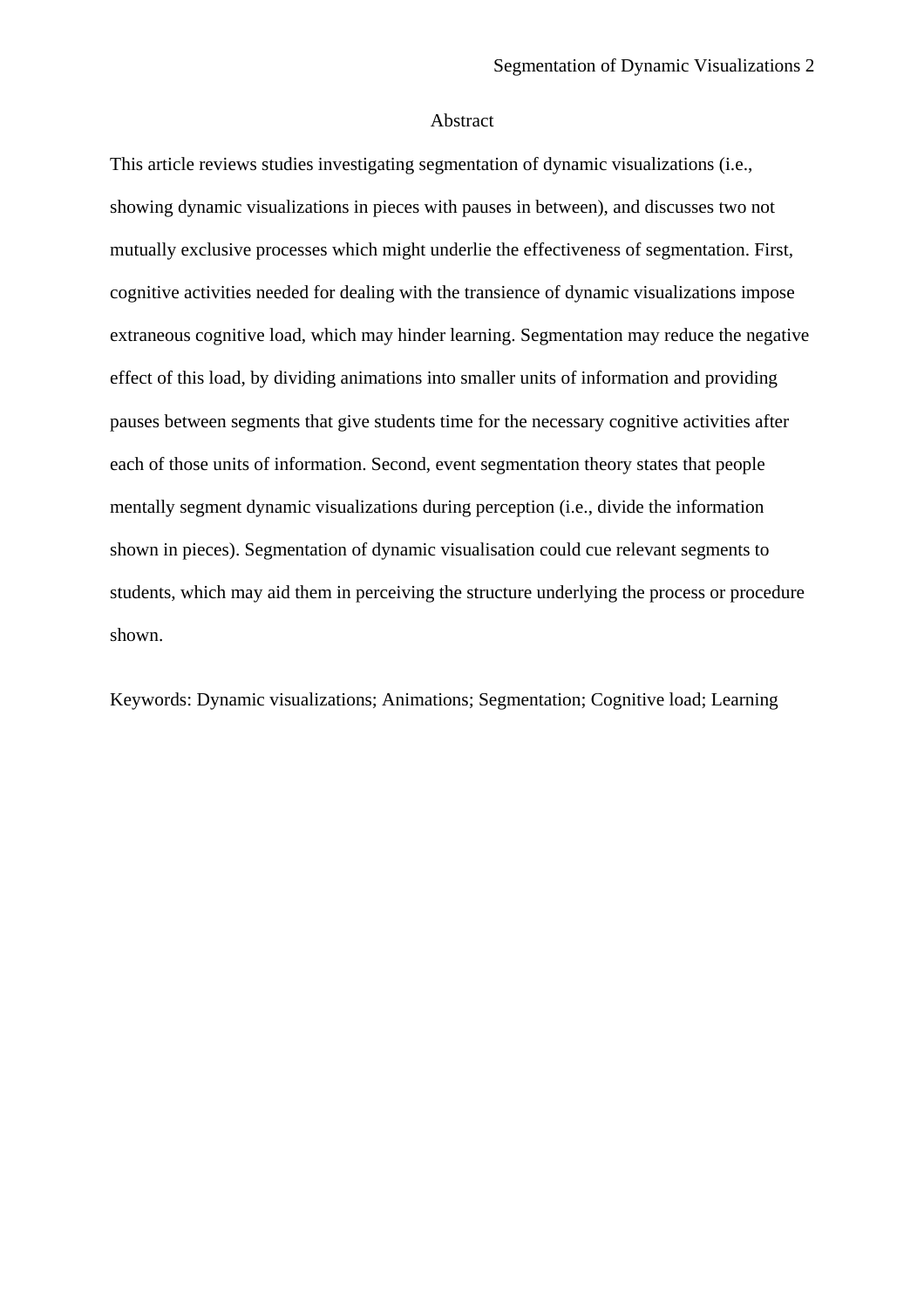A Theoretical Analysis of How Segmentation of Dynamic Visualizations Optimizes Students' Learning

Dynamic visualizations such as videos and animations are increasingly used in instructional materials to visualize complex natural processes (e.g., the formation of lightning; Mayer & Chandler, 2001), mechanical systems (e.g., an electric motor; Mayer, Dow, & Mayer, 2003), and different kinds of procedures (e.g., solving probability calculation problems: Spanjers, Wouters, Van Gog, & Van Merriënboer, in press; or first aid: Arguel & Jamet, 2009). Dynamic visualizations are seen as attractive for students (e.g., Chandler, 2009) and are usually expected to be more effective than static pictures, because students can perceive changes over time rather than having to mentally infer them (e.g., Hegarty, Kriz, & Cate, 2003; Lowe, 1999). The general idea is that compared to having to infer or imagine changes, perceiving changes frees up cognitive resources (Hegarty et al., 2003; Schnotz & Rasch, 2005). However, research has shown that complex dynamic visualizations are not always more effective for learning than static pictures (e.g., Hegarty et al., 2003; Mayer, Hegarty, Mayer, & Campbell, 2005; Tversky, Bauer-Morisson, & Bétrancourt, 2002), although for certain types of tasks dynamic visualizations seem to be more effective, especially demonstrations of procedures involving human movement (Höffler & Leutner, 2007; see also Van Gog, Paas, Marcus, Ayres, & Sweller, 2009).

 To improve the effectiveness of complex dynamic visualizations several design measures have been proposed (for reviews, see Wouters, Paas, & Van Merriënboer, 2008; Wouters, Tabbers, & Paas, 2007). Some of these measures involve the manipulation of characteristics of dynamic visualizations. De Koning, Tabbers, Rikers, and Paas (2009) reviewed ways to manipulate visuospatial characteristics, such as visually highlighting certain parts of the dynamic visualization to fix students' attention on those parts. Next to visuospatial characteristics, temporal characteristics can be manipulated. For example by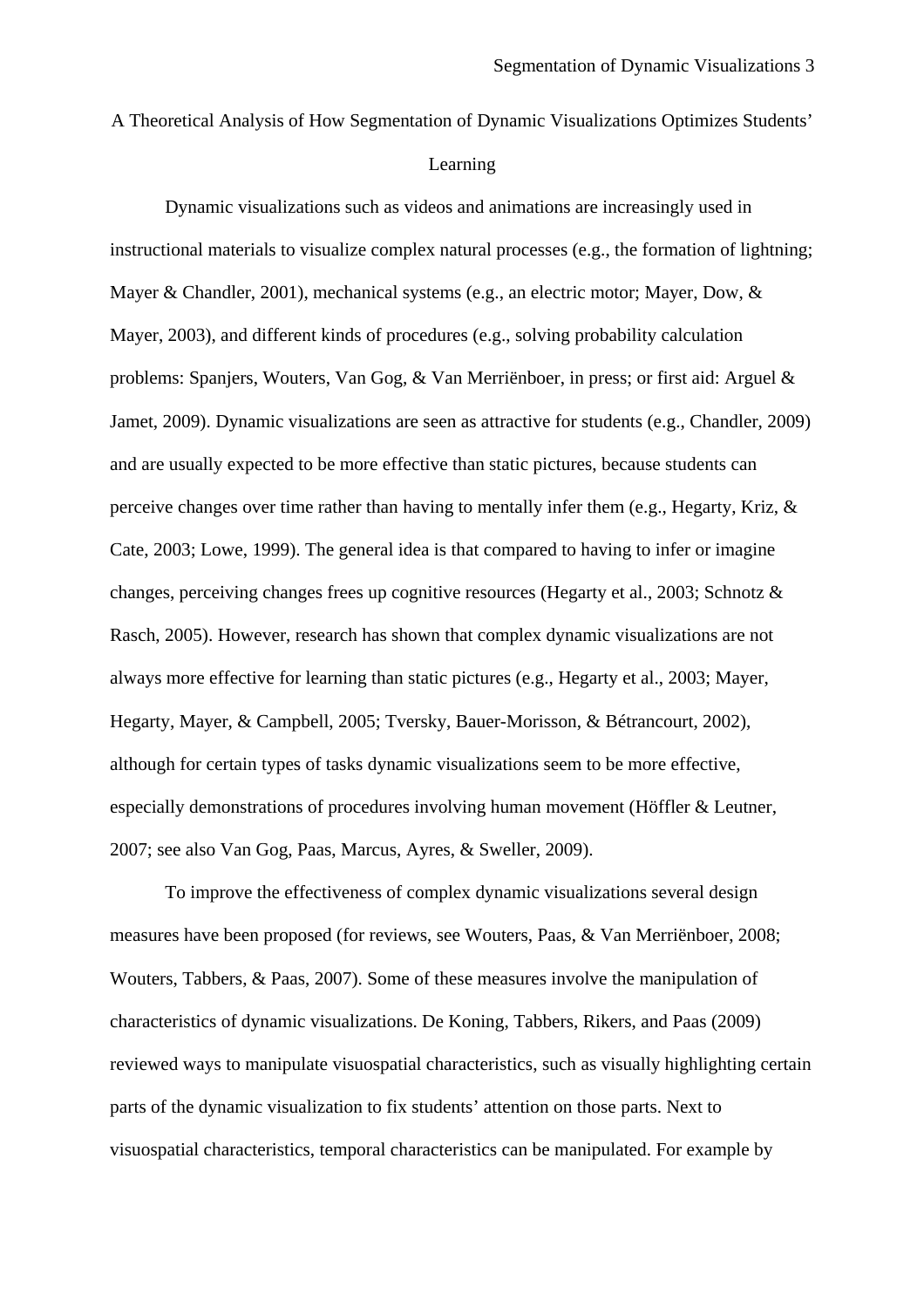segmentation, that is, showing dynamic visualizations in segments. A segment is a piece of the dynamic visualization that has an identifiable begin and end point.

Several studies examined the effects of segmentation of complex dynamic visualizations on learning. In these studies, the segments were distinguished by inserting pauses between them (Boucheix & Guignard, 2005; Hasler, Kersten, & Sweller, 2007; Mayer & Chandler, 2001; Mayer et al., 2003; Moreno, 2007; Spanjers et al., in press). Boucheix and Guignard (2005) compared the effects on learning from different versions of a slideshow about gearing systems, consisting of two wheels and a motor: A version in which students were able to start the next slide or repeat the previous slide and a fast and slow version without learner control. They found larger gains from pretest to posttest for students who could start the next slide or repeat the previous one. In separate analyses for groups differing in prior knowledge, the effect was only significant in the low prior knowledge group (i.e., an expertise reversal effect; Kalyuga, 2007). In the multimedia learning environment of Mayer et al. (2003) an animated pedagogical agent explained the functioning of an electric motor with some animations. In one condition students could decide at the end of each segment when to continue with the next segment as well as which segment to continue with, or to repeat the animation (if there was one). In the other condition the same material was shown in a continuous presentation. They found that students who studied the segmented learning environment performed better on a transfer test, in which they had to use what they learned to answer novel questions, than students in the other condition. Although these studies provide some evidence that segmentation might be beneficial, the effects may have been influenced by the learner control options that students were given in these studies (e.g., the possibility to repeat slides or animations and/or to select the next segment) and the design of the learning materials (e.g., a division in different slides).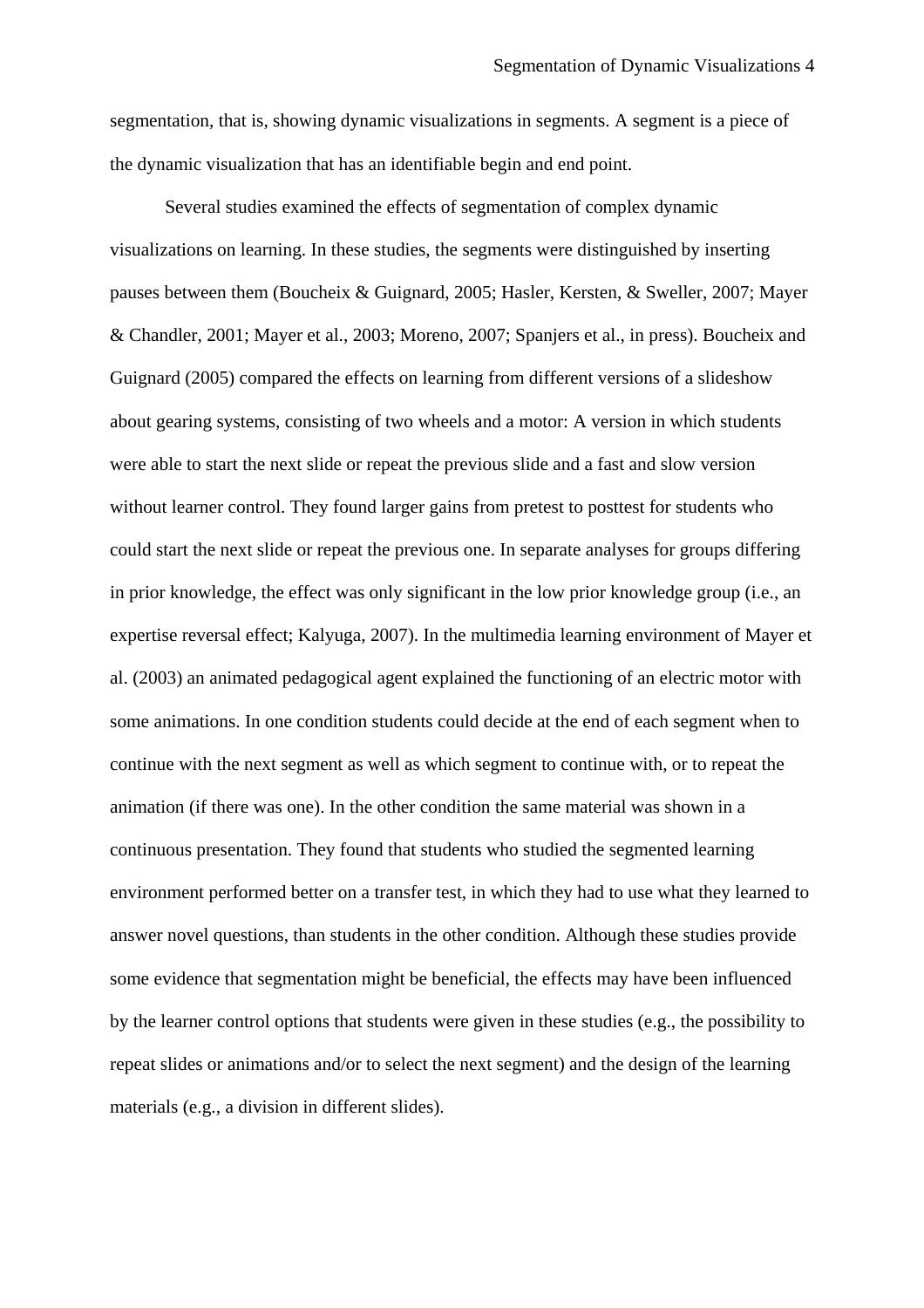In Moreno's (2007), Mayer and Chandler's (2001), and Hasler et al.'s (2007) studies, some learner control was also present in combination with segmentation, although to a lesser extent: the dynamic visualisations stopped automatically at the end of each segment and the participants could decide when they wanted to continue with the next segment. Moreno (2007) found that participants who studied a segmented version of an exemplary classroom video (Experiment 1) or animation (Experiment 2) in which teaching skills were modeled, remembered more of the modelled behaviour, reported to invest less mental effort, and experienced the learning materials as less difficult than participants who studied nonsegmented versions of the material. Mayer and Chandler (2001) found that students who learned with a segmented animation on the formation of lightning performed better on a transfer test than students who learned with a non-segmented animation. Hasler et al. (2007) compared four versions of their learning material on the causes of day and night: A segmented animation, a non-segmented animation which students could pause at each moment (i.e., with learner control), a non-segmented animation without learner control, and a non-segmented audio-only version without learner control. Learning time was equalized for the conditions by having students study the dynamic visualization repeatedly until ten minutes were over. Their results showed that learners who studied the segmented animation or the animation which they could pause performed better on difficult test questions than students who studied one of the two other versions of the material, even though most learners who could pause the animation did not use that option. Although learners in these studies by Moreno (2007), Mayer and Chandler (2001) and Hasler et al. (2007) had less control than the learners in the studies of Boucheix and Guignard (2005) and Mayer et al. (2003), learner control might still have influenced the effects of segmentation that were found.

In the study by Spanjers et al. (in press) segmentation was not combined with learner control. They investigated the effects of segmented and non-segmented animations on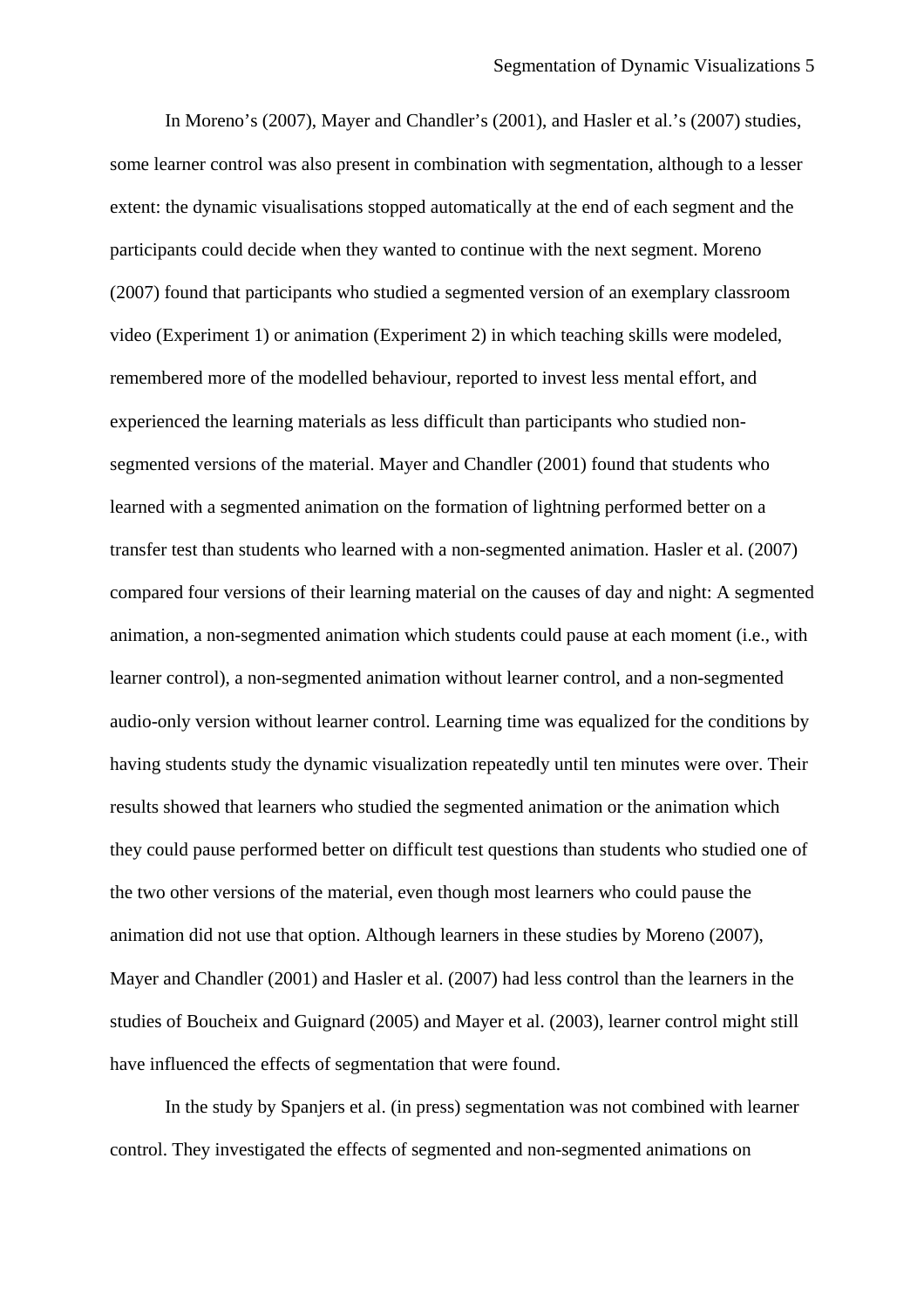probability calculation procedures, and their segmented animations automatically paused after each segment, and automatically continued after 2 seconds. A significant interaction was found between the effects of segmentation and prior knowledge: Students with lower levels of prior knowledge learned more efficiently from segmented animations than from nonsegmented animations, while students with higher levels of prior knowledge learned equally efficiently from non-segmented and segmented ones (i.e., an expertise reversal effect; Kalyuga, 2007).

These studies show that –at least for novices– segmentation may have positive effects on learning from dynamic visualizations. But how can this effect be explained, or in other words, what cognitive processes underlie this effect? We propose that two possible though not mutually exclusive processes might be responsible: (1) segmentation reduces the high cognitive load associated with information transience, due to the fact that the dynamic visualization is divided into smaller units of information and is paused several times which yields extra time for processing those units, and (2) segmentation breaks the dynamic visualization down into meaningful pieces, which may foster students' understanding of the underlying structure of the depicted process or procedure. These processes will be discussed in more detail in the next sections.

## Reducing Information Transience

One main cause for why learning from dynamic visualizations is often not more effective than learning from static pictures is that information in dynamic visualizations is usually transient, that is, information is continuously replaced with new information, and what is visible now makes way for other information presented in the next moment (Ayres & Paas, 2007). Learning involves the construction of cognitive schemas, which are stored in long-term memory. To construct those schemas, information from the dynamic visualizations needs to be maintained and processed in working memory (Sweller, Van Merriënboer, & Paas, 1998).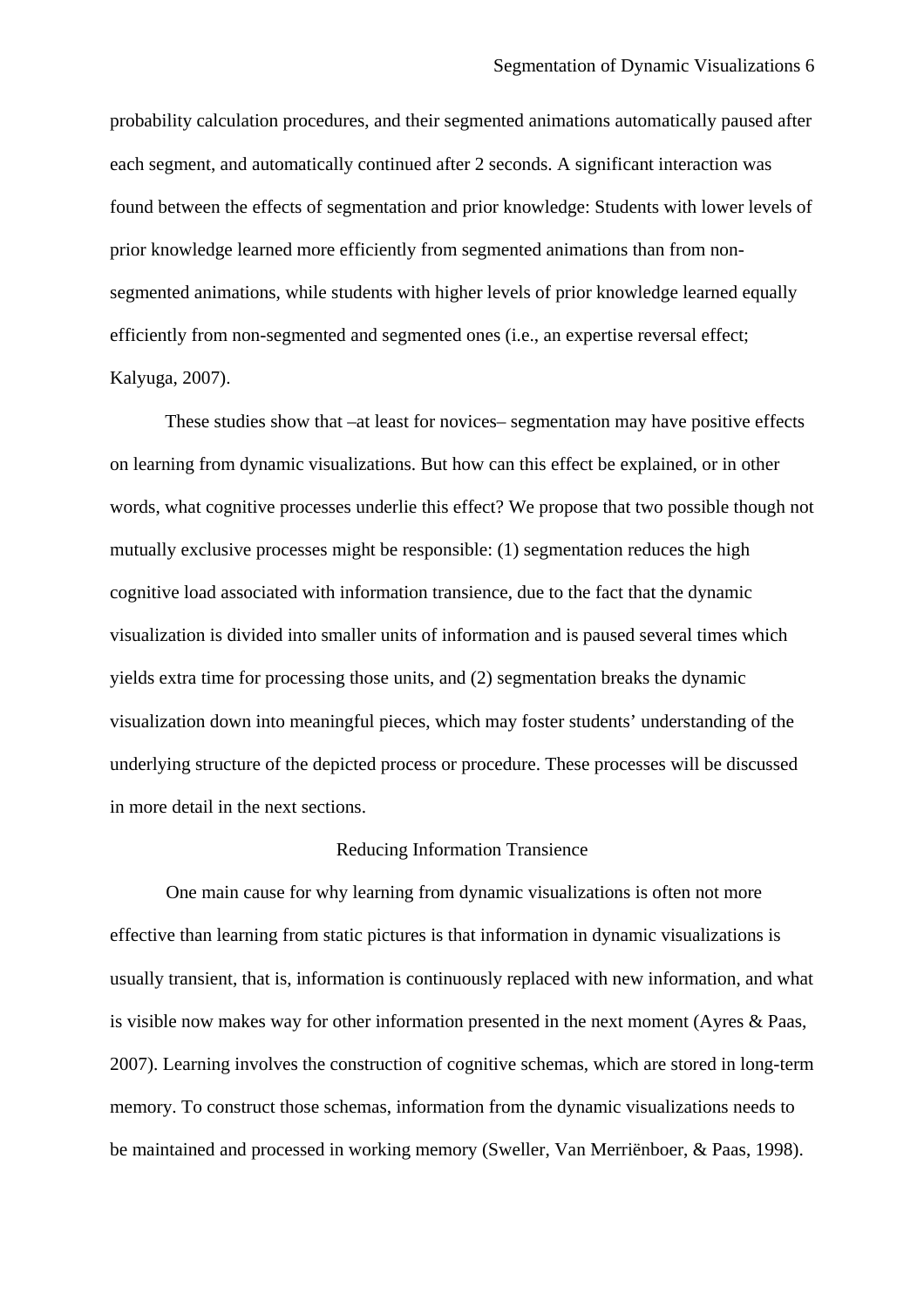That is, information elements need to be selected from the stream of information, and then need to be mentally integrated with information that was presented earlier and with prior knowledge in order to form a representation from the shown information (Moreno & Mayer, 2007). Therefore, the limitations of working memory pose a bottleneck for learning (Sweller, this issue; Sweller et al., 1998).

The time-based resource sharing model of working memory (Barouillet & Camos, 2007) states that the focus of attention in working memory is capacity limited, which implies that attention can be directed at only one cognitive activity at a time. Maintaining information (i.e., refreshing memory traces) and processing information both require attention, which has to be shared between these cognitive activities by rapidly and frequently switching attention from one activity to the other. Cognitive load therefore depends not only on the number of processes that are competing for attention, but also on how fast processing needs to be done (e.g., in a continuous dynamic visualization, information keeps coming in at a very high pace) and how long the processing takes. Under conditions of high cognitive load, some cognitive activities require attention during such a large proportion of the available time that insufficient time remains for attending to other cognitive activities.

Cognitive load theory (Sweller, this issue; Sweller et al., 1998; Van Merriënboer & Sweller, 2005) makes a distinction between cognitive activities imposing intrinsic cognitive load and activities imposing extraneous cognitive load. Maintaining and processing information elements inherent to the learning content and the relations between those elements, imposes intrinsic cognitive load on working memory. The higher the number of information elements and relations between them, the higher the intrinsic cognitive load, and the more difficult the material is to learn. For example, an animation in which the names of the different parts of an eye are sequentially presented, is less complex than an animation in which the changes occurring during accommodation of the eyes to see approaching objects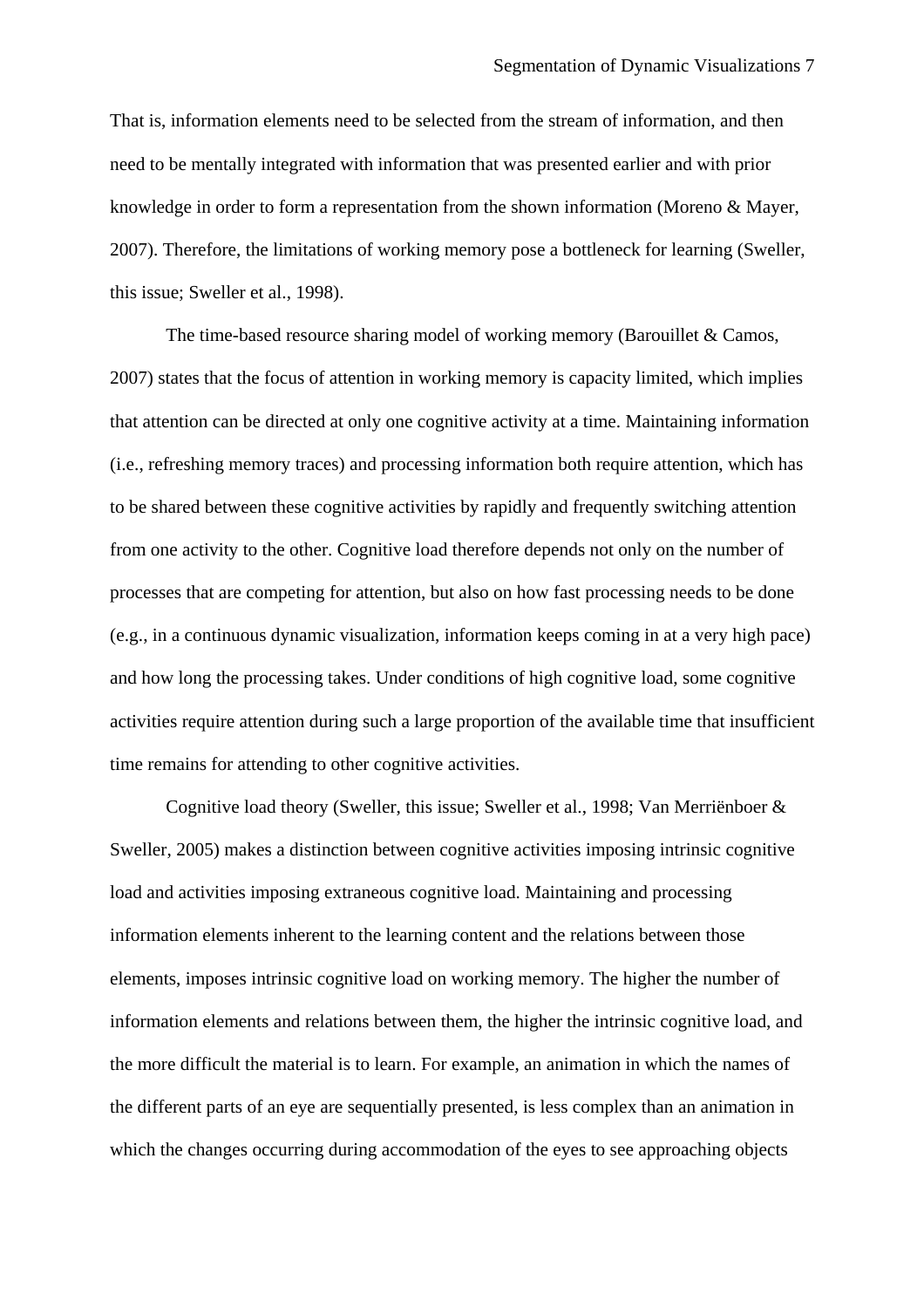clearly are presented, because in the former animation the different parts can be learned sequentially and in a relatively isolated manner, while in the latter the relations and interactions between different parts of the eye need to be learned as well. But the number of inter-related information elements is not the sole determinant of intrinsic cognitive load. Students' prior knowledge influences what constitutes a single information element. As mentioned before, learning involves the construction of cognitive schemas, and a schema can be handled in working memory as one single information element. Therefore, the same learning materials impose less intrinsic load for students with higher levels of prior knowledge than for students with lower levels of prior knowledge or no prior knowledge (Sweller et al., 1998). Under conditions of very high intrinsic cognitive load, the number of information elements and their relations that have to be maintained and processed in working memory can be so high that insufficient time is available for attending to maintenance and processing of *all* the elements and relations. Therefore, cognitive load theory recommends that intrinsic load of learning materials is optimized, that is, at a difficulty level that is challenging, but not too high (Sweller, this issue; Schnotz & Kürschner, 2007). Optimizing cognitive load implies that one decreases the complexity of the material, if the amount of intrinsic load might overload the learner's limited working memory, for example by requiring learners first to learn the information elements inherent to the learning material without learning their relations, and subsequently requiring them to learn the relations between the previously learned information elements. It also implies increasing the complexity of the material, if learners do not fully use their working memory resources, for example by requiring that learners not only learn a particular procedure, but also under which conditions they have to use that particular procedure (Sweller, this issue). In other words, one has to use tasks which are in the learner's zone of proximal development (Vygotsky, 1978; see also Schnotz & Kürschner, 2007).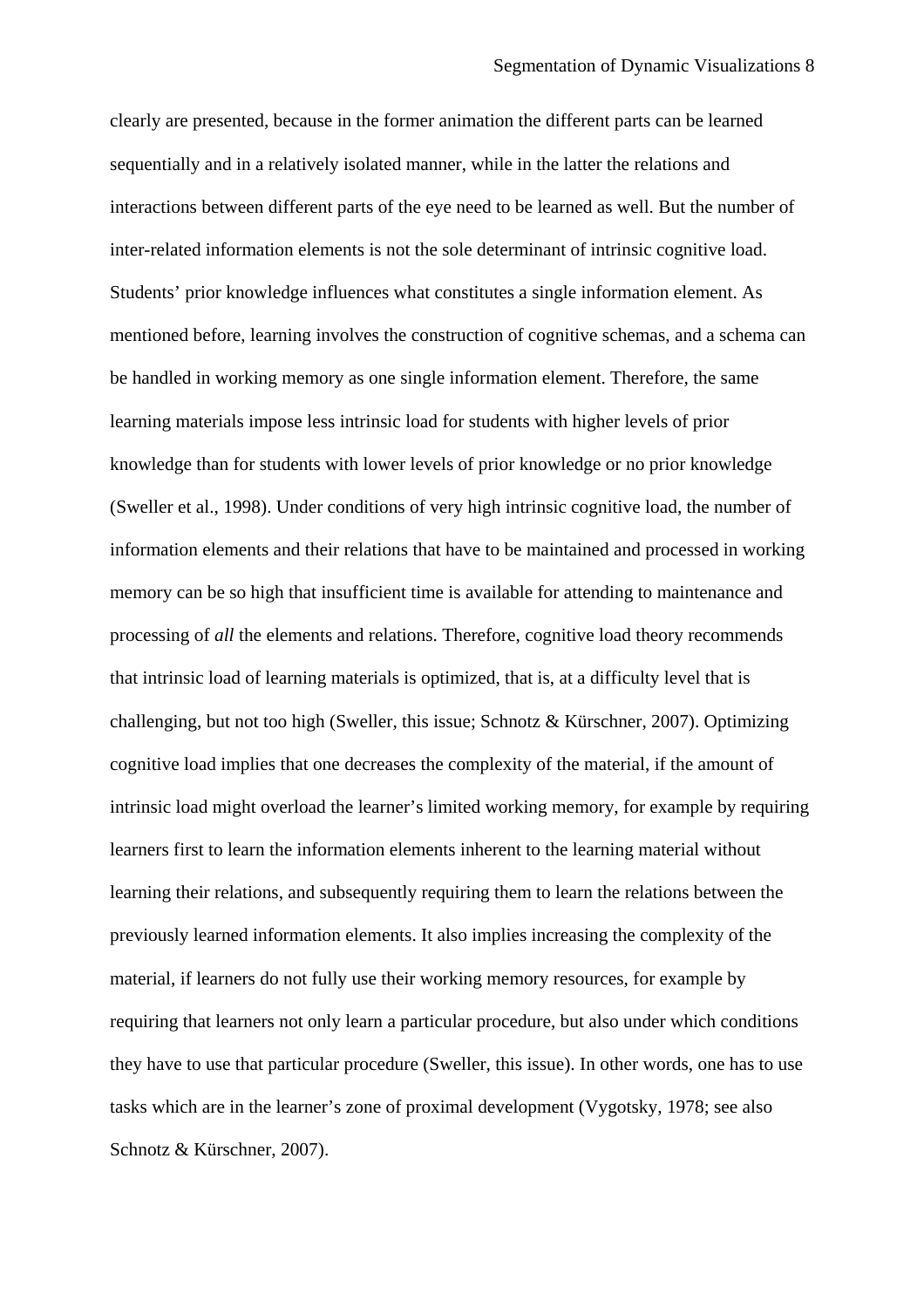Extraneous cognitive load is imposed by maintaining and processing activities that result from a non-optimal design of learning materials (Sweller, this issue; Sweller et al., 1998). For example, to learn from dynamic visualizations, information from different points in time needs to be mentally integrated, and when information is transient, this requires that information from a certain point in time is maintained in working memory and then linked to information presented later (Lowe, 1999). Moreover, new incoming information needs to be processed while maintaining the previously presented information (e.g., Ayres & Paas, 2007; Moreno & Mayer, 2007). Such cognitive activities that impose extraneous load reduce the time available for maintaining and processing activities that impose intrinsic cognitive load, and as a consequence, learning may be hampered because insufficient time is left for attending to these intrinsic maintenance and processing activities. This will happen especially when animations are high in intrinsic load; when they are low in intrinsic load, there may be sufficient time to attend to both processes that impose intrinsic and processes that impose extraneous load. Therefore, on complex dynamic visualizations that are high in intrinsic load, the need to attend to processes imposing extraneous load needs to be decreased as much as possible so that learning will not be hampered (Sweller, this issue; Sweller et al., 1998).

In segmented dynamic visualizations, the stream of information is divided into smaller units and pauses between segments provide students with sufficient time to attend to necessary cognitive activities on the bit of information presented in the previous segment, without having to simultaneously attend to new incoming information (e.g., Mayer & Moreno, 2003; Moreno & Mayer, 2007). Thus, segmentation reduces the harmful effects of information transience in dynamic visualizations, by reducing the co-occurrence of processing activities and thereby reducing cognitive load at certain points in time (e.g., Ayres & Paas, 2007; Mayer & Moreno, 2003; Moreno & Mayer, 2007; Schnotz & Lowe, 2008). It should be noted that by providing pauses, segmentation does increase the total available learning time.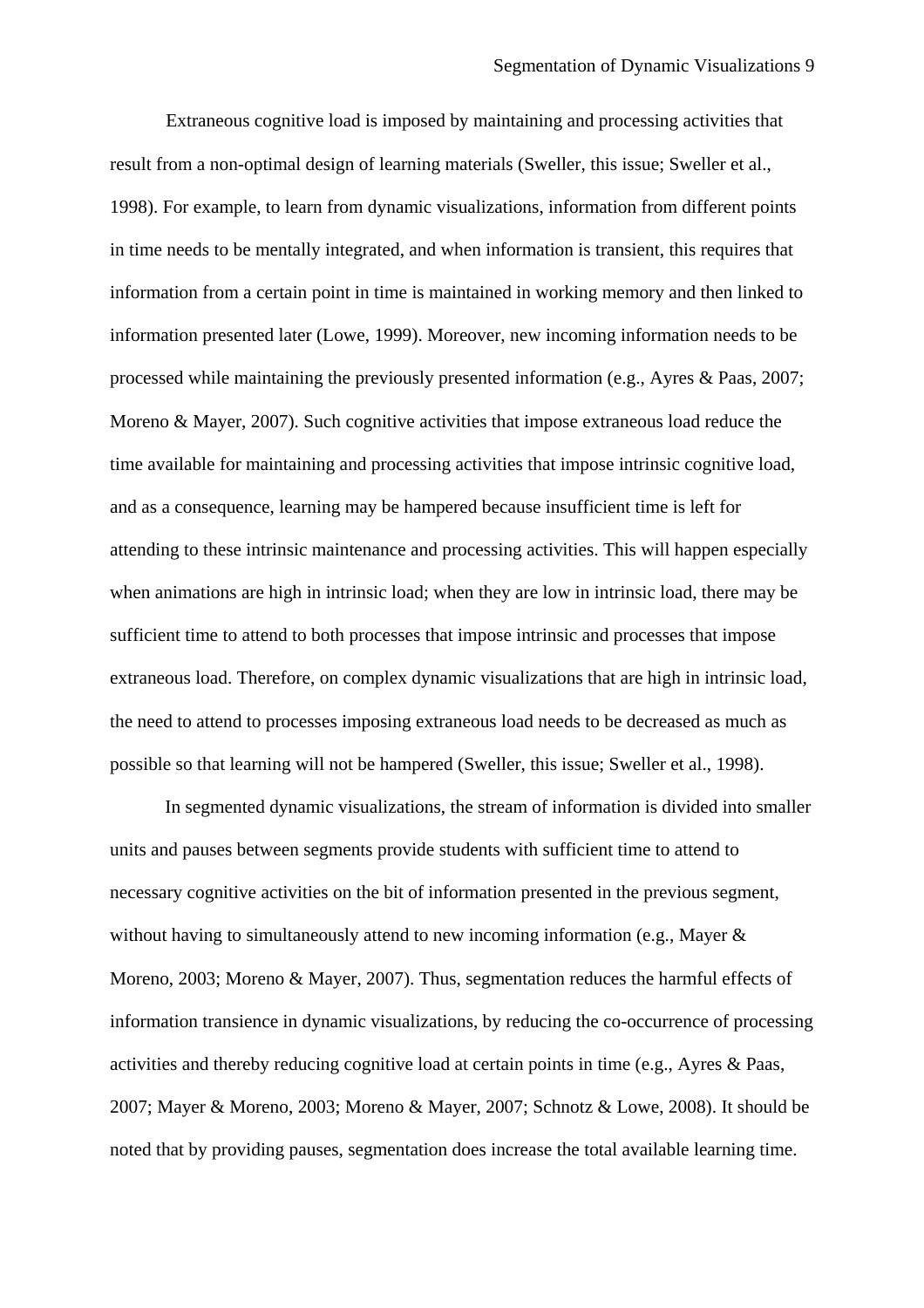Yet, this does not imply that increased learning time causes the positive effects on learning. It can be questioned, for example, whether providing additional time at the end of an entire, continuous dynamic visualization would enhance learning, because this would do nothing to alleviate the high load at certain points in time. Support for the claim that the segmentation effect is not simply due to differences in learning time is provided by the study of Hasler et al. (2007), in which learning time was equal for all conditions, but segmentation still affected learning outcomes.

Next to the assumption that giving students extra time for necessary cognitive processes may have positive effects on learning, segmentation may also support learning by highlighting the structure underlying the process or procedure shown in dynamic visualizations.

# Enhancing Perception of the Underlying Structure

In many dynamic visualizations multiple sub-events or sub-steps in a process or procedure are shown across time (Meyer, Rasch, & Schnotz, 2010; Schnotz & Lowe, 2008). For example, in the case of a four-stroke engine, one can divide its functioning in several substeps such as 'intake stroke', 'compression stroke', et cetera (Meyer et al., 2010). People also tend to perceive events or procedures shown in dynamic visualizations as consisting of a series of discrete sub-events or sub-steps (e.g., Kurby & Zacks, 2008; Zacks, Speer, Swallow, Braver, & Reynolds, 2007). This implies that they mentally segment the continuous stream of information presented. Event segmentation theory (Zacks et al., 2007) describes the processes underlying mental segmentation. It is assumed that people form event models in working memory on the basis of incoming sensory information and prior knowledge. Based on these models, they form predictions about what will happen in the next moment, and compare these predictions with what actually happens according to the new incoming sensory information. When the predictions and the new incoming sensory information differ too much, a new event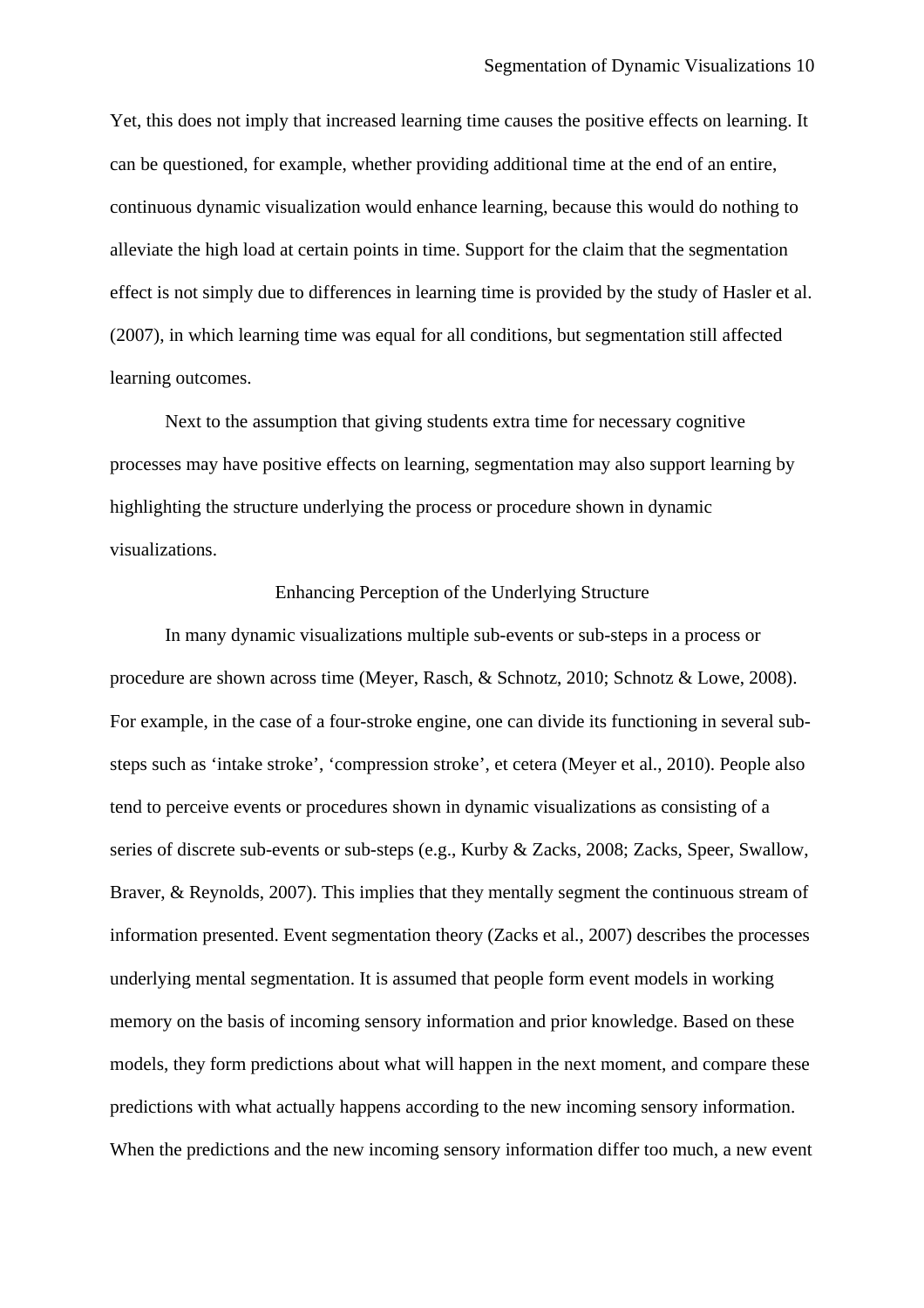model for the next segment needs to be constructed. At this point a so-called event boundary is distinguished (Zacks et al., 2007). Physical changes in the information shown, such as changes in movements, speed, or distance between objects as well as structural changes, such as subgoal completion and initiation, lead to a decrease in predictability of the new incoming sensory information and therefore to the distinction of event boundaries (Kurby & Zacks, 2008; Zacks, 2004; Zacks et al., 2007).

For example, if a general physician in a video about putting on walking plaster starts winding a layer of cotton around the patient's leg one can predict that he or she will continue with that action until the patient's leg is wrapped up in a layer of cotton (Robroek & Van de Beek, 2005). If the patient's leg is wrapped up in a layer of cotton, the coherent movement pattern of the general physician changes and another subgoal will be initiated, with the consequence that it is more difficult to predict the new incoming sensory information, and an event boundary is distinguished (Zacks et al., 2007). Because the occurrence of discontinuities in the incoming sensory information and the completion and initiation of subgoals are related to each other (although for some sub-events more tightly than for others), mental segmentation on the basis of discontinuities in the incoming sensory information supports interpretation, and therefore comprehension, of the information shown in terms of subgoals (Baldwin, Baird, Saylor, & Clark, 2001; Hard, Tversky, & Lang, 2006; Zacks, 2004). At event boundaries, the representations in working memory are updated. Because more extensive processing of information takes place at event boundaries than between event boundaries, more information about those boundaries is stored in long-term memory than about the parts between the boundaries (Zacks et al., 2007). Finally, segmentation aids in chunking information, which reduces the cognitive load imposed by maintaining the information (Kurby & Zacks, 2008; Schnotz & Lowe, 2008).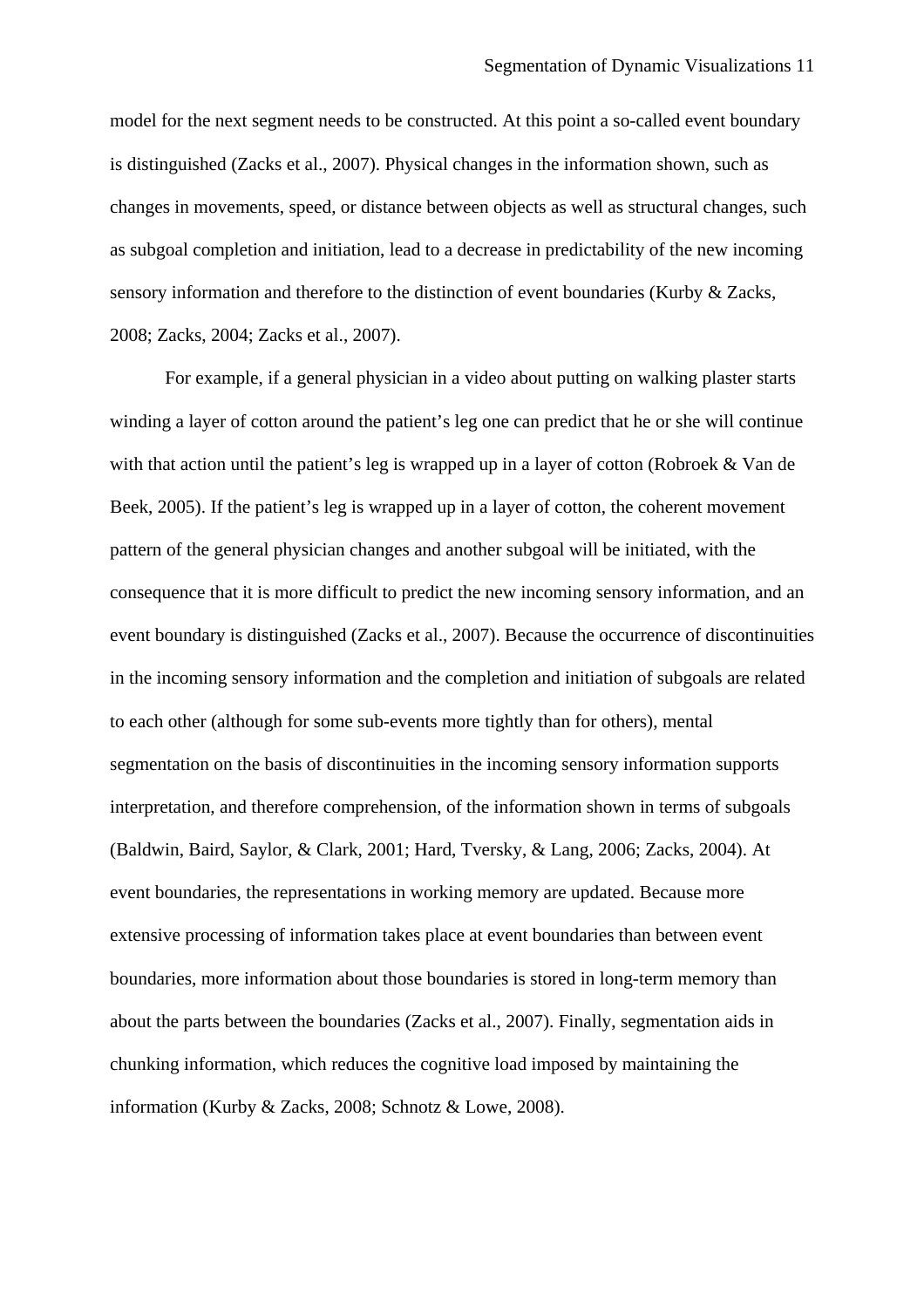Since mental segmentation is in this way related to interpretation and storage in longterm memory, it can be expected that individual differences in mental segmentation lead to differences in learning outcomes (cf. Koopman & Newtson, 1981). Differences in segmentation rates have been found between participants who were asked to segment videos about several human activities (e.g., a couple playing a party game, a person doing dishes, assembling a saxophone, and fertilizing house plants), that is, there were differences in the size of the sub-steps or sub-events in which participants divided the videos (Hanson & Hirst, 1989; Zacks, Speer, Vettel, & Jacoby, 2006; Zacks, Tversky, & Iyer, 2001). Those differences have been shown to influence the recall of details of videos and memory for the temporal order of sub-events or sub-steps shown. Participants who divided videos about a couple playing a game, a person cleaning a pistol, or a person upgrading a computer in smaller subevents, recalled more sub-events on a free recall test (Hanson & Hirst, 1989; Schwan, Garsoffky, & Hesse, 2000). Zacks et al. (2006) did not examine free recall, but assessed performance on a test requiring participants to sort pictures taken from videos of planting flowers in a window box, setting up a tent, washing clothes, and washing a car in the correct order. Their second experiment showed that requiring participants to segment in smaller subevents was associated with worse performance on the test than requiring them to segment in larger sub-events. They suggest that segmentation in smaller sub-events might have led to a focus on temporal relations between small sub-events, which may have negative effects on memory of the more global temporal relations. Zalla, Pradat-Diehl, and Sirigu (2003) found that individuals with frontal lobe damage had difficulties with segmenting videos, depicting a person performing actions in an office or a couple playing a party game, in larger sub-events. Although they recalled the same *number* of events from the videos as controls without brain lesions on a free recall test, they tended to recall the sub-events without links between them and in a wrong temporal order. Like the second experiment by Zacks et al. (2006), this study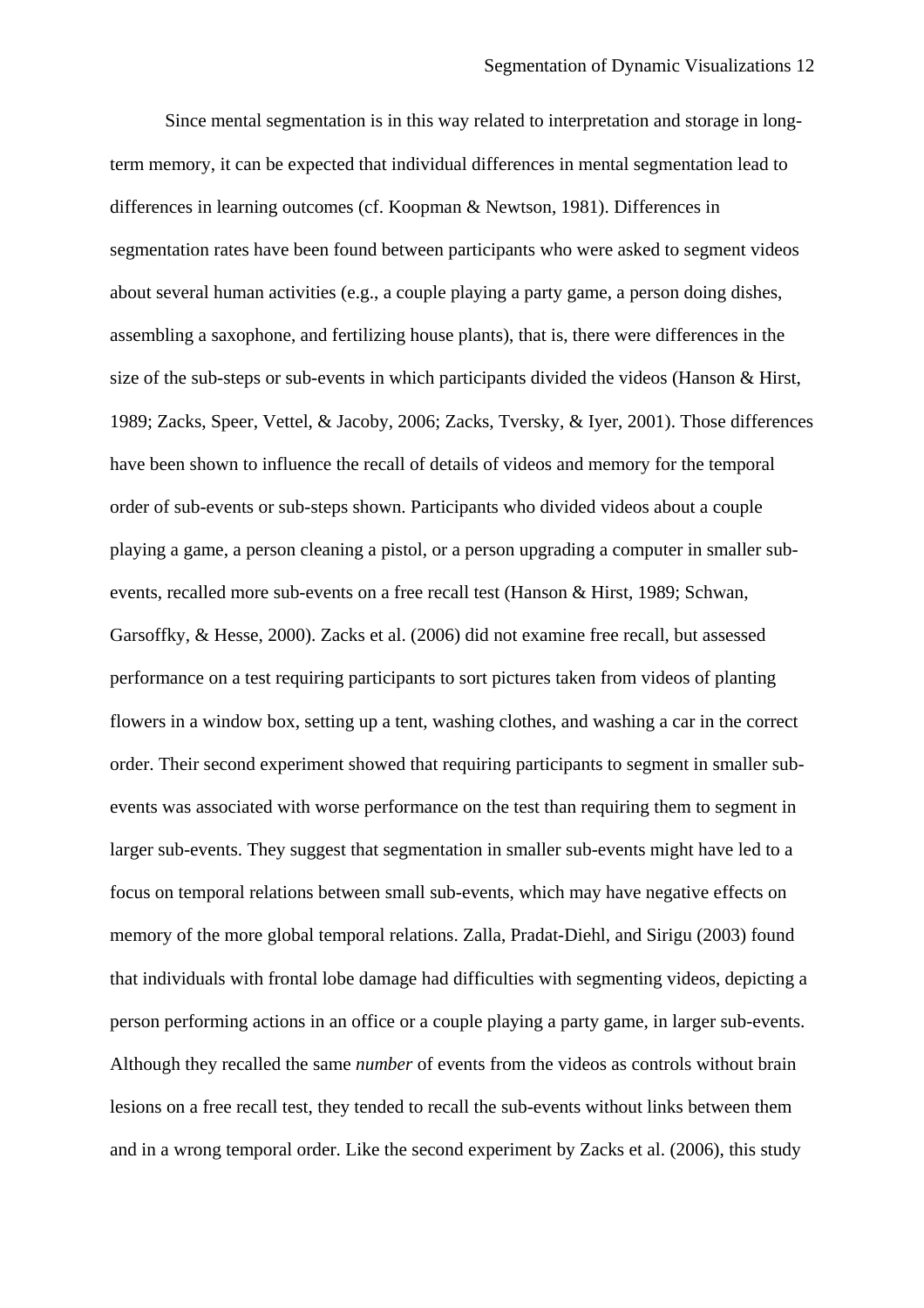suggests that segmentation in smaller sub-events may be associated with difficulties in remembering the temporal order of sub-events. Although the dynamic visualizations used in these studies depicted everyday life activities, they might have some relevance for education, consider for example dynamic visualizations on learning to perform first aid procedures (Arguel & Jamet, 2009). In addition, Zacks et al. (2006; Experiment 2) had some participants perform the test without having seen the videos, and their scores suggest that the temporal order was not completely arbitrary or commonsense. The order of segments of a process or procedure is relevant in many instructional dynamic visualizations as well. For example, in the study by Moreno and Valdez (2005) the learning task consisted of putting segments of an animation about lightning formation in the correct temporal and causal order.

Concerning instructional dynamic visualizations, these findings might imply that differences in learning outcomes may occur between students, depending on how they mentally segmented the dynamic visualization (cf. Koopman & Newtson, 1981). Further evidence for an effect of mental segmentation differences on learning is provided by studies about design measures which likely disturbed participants' perception of the structure underlying the information shown (Kurby & Zacks, 2008; Zacks et al., 2007). Schwan and Garsoffky (2004) showed participants videos about cleaning a pistol or upgrading a computer, either unaltered, with event boundaries replaced by a 1-second black screen, or with parts between event boundaries replaced by a 1-second black screen. The event boundaries had been determined by studying which locations experts indicated as such (see also Schwan et al., 2000). It was hypothesized that deleting event boundaries disrupts the event structure people use for their mental segmentation. Indeed, participants viewing a video from which event boundaries were deleted indicated the ends of segments about equally often at event boundaries as at points between event boundaries, whereas participants viewing other versions of the video indicated ends of segments about twice as often at event boundaries than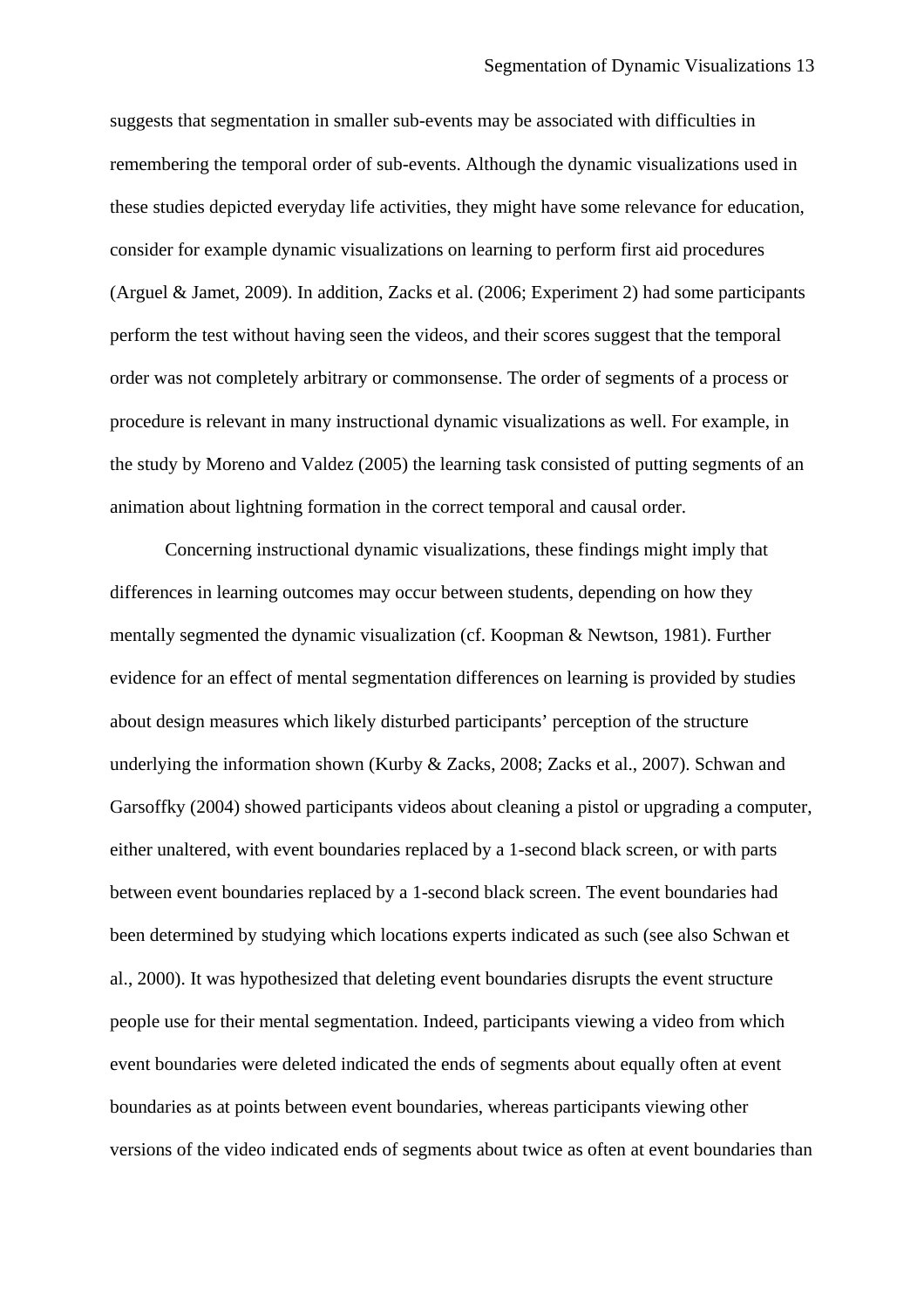at points between event boundaries. Moreover, participants who viewed the video from which event boundaries had been deleted recalled a lower proportion of the sub-events than the participants from the other groups, which might be due to disruption of the event structure, reduced coherence of the video and a lower proportion of relevant steps shown. Between the unaltered version of the video and the version with replacements between event boundaries, only small differences were found in the proportion of recalled sub-events, but different subevents were recalled. Schwan and Garsoffky (2004) proposed that these differences are due to changes in the temporal density of sub-events which are the consequence of the deletion of parts. Since deletions and insertions of black screens always co-occurred, it is not clear whether the insertion of black screens alone would affect learning.

Boltz (1992) showed participants an episode of a mini-series without commercials, or with commercials inserted either at event boundaries or between event boundaries. The locations of event boundaries had also been determined based on a previous study. She hypothesized that insertion of commercials between event boundaries would hinder perceiving the underlying event structure of the episode. Her results were in line with this hypothesis: Participants who saw this version recalled less from the episode than participants who saw another version. In addition, a positive effect on recall was found of inserting twice as many commercials at event boundaries and a negative effect of inserting twice as many commercials between event boundaries.

If design measures can hinder participants to perceive the underlying structure of a depicted event, process, or procedure, it is likely that they can be applied to *aid* perceiving that structure as well. When design measures make event boundaries more salient, they have a temporal cueing effect (Boltz, 1992; Schwan et al., 2000; Zacks et al., 2007). Temporal cueing involves highlighting points in time rather than visuospatial parts. A number of studies provide evidence that temporal cueing of event boundaries enhances remembering of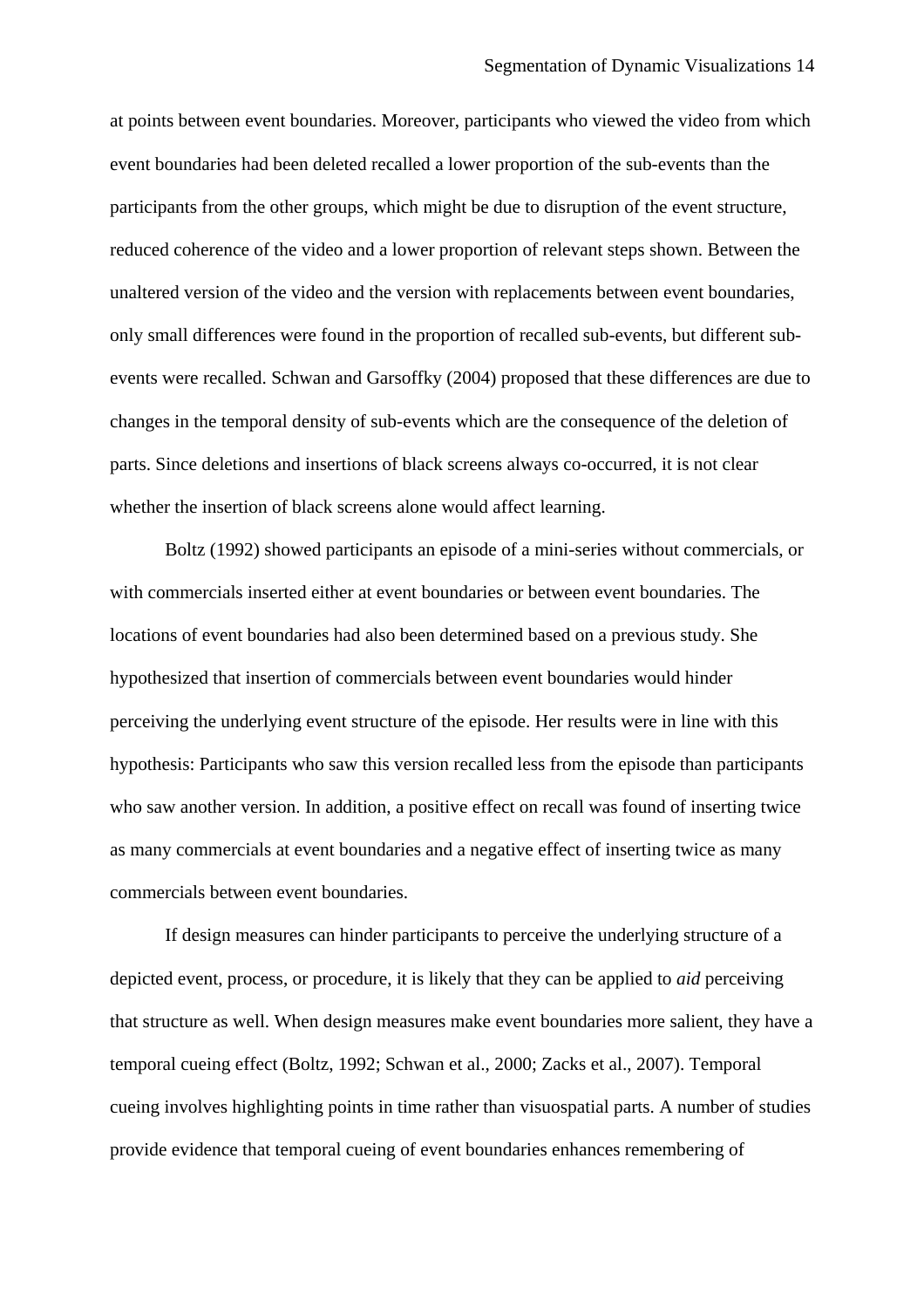information shown. Schwan et al. (2000) highlighted either event boundaries or points between event boundaries through cuts in videos about cleaning a pistol or upgrading a computer. It was found that cueing event boundaries prevented the occurrence of a negative relation between segmentation in smaller sub-events and completeness (although not detailedness) of recall. Additionally, it was found that time periods around event boundaries that were cued by a cut were recalled better than around event boundaries that were not cued. Arguel and Jamet (2009, Experiment 1) compared three versions of learning materials on first aid: Dynamic visualizations combined with key frames (i.e., static pictures from different substeps), dynamic visualizations without key frames, and key frames without dynamic visualizations. The addition of the key frames to the dynamic visualization may have served as a cue of the underlying structure of the shown procedures, and this condition had better posttest performance than the other groups. In Experiment 1 all key frames were revealed at once, right at the beginning of the dynamic visualizations. In their second experiment, Arguel and Jamet (2009) showed that revealing the key frames sequentially (after which they remained visible) led to better posttest performance than presenting them at once at the beginning of the dynamic visualization. When twice as many frames as in Experiment 1 were presented, this had a negative effect on posttest performance. This negative effect tended to disappear if the frames were presented sequentially. In addition to cueing the underlying event structure, presentation of key frames may aid in maintaining and chunking the shown information as well. Well chosen key frames provide external representations of previous substeps, so that students do not have to use a proportion of the available time to refresh memory traces to be able to mentally integrate them with information presented later (Bétrancourt, Dillenbourg, & Clavien, 2008). They also provide students with a compact presentation of the sub-steps so that students are aided in chunking the information (Schnotz & Lowe, 2008). In other words, they lead to a reduction in cognitive activities imposing extraneous cognitive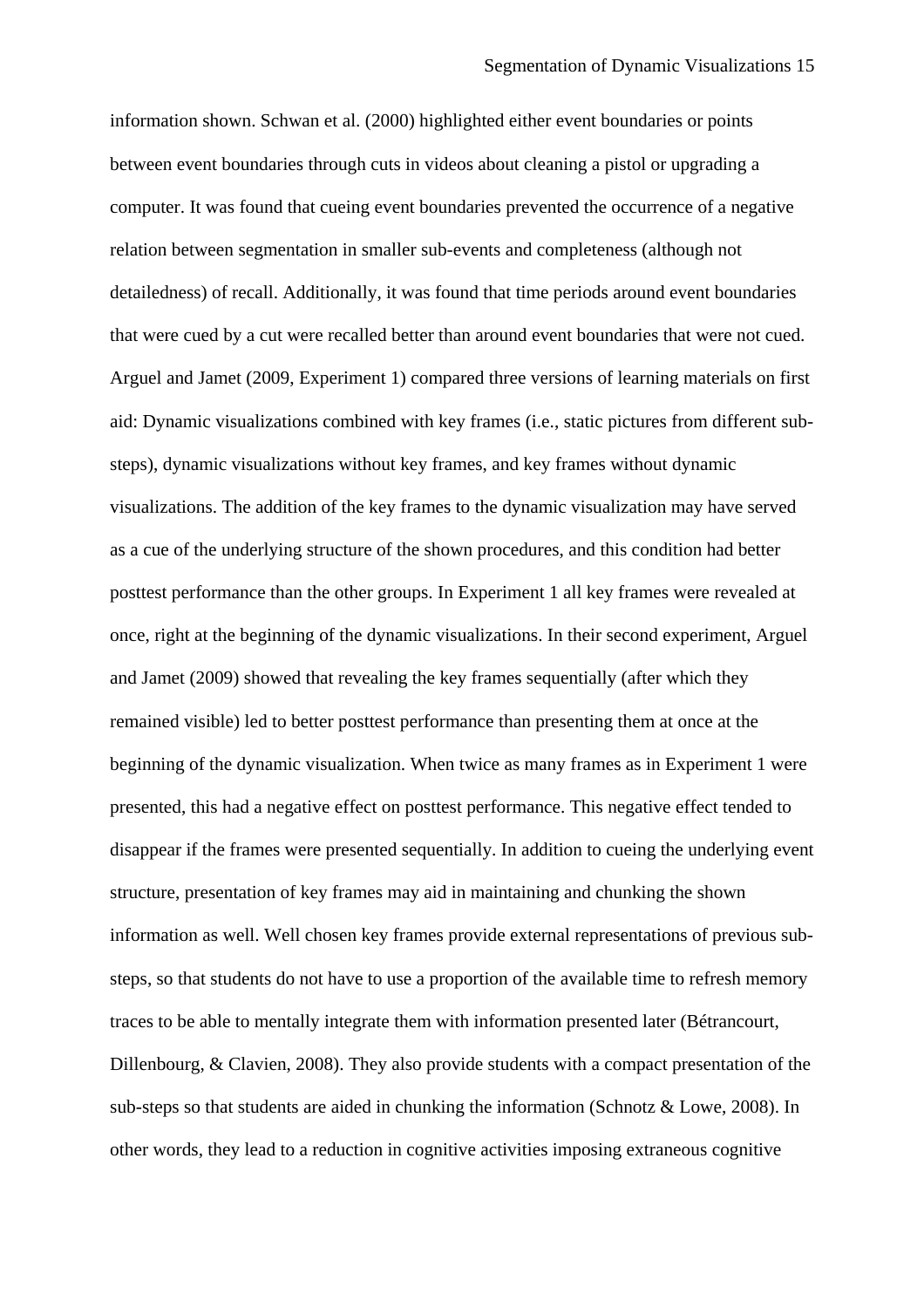load (Arguel & Jamet, 2009; Schnotz & Lowe, 2008) and an increase in cognitive activities associated with learning.

Segmentation of instructional dynamic visualisations is another design measure that may cue event boundaries. That is, rather than relying on students' ability to mentally segment the dynamic visualisations, this is done for them. Segmentation might enhance learning by aiding students in perceiving the underlying structure of the process or procedure and by aiding chunking. This function of segmentation is suggested by the work of Catrambone on learning to solve probability calculation problems from worked examples (1995, 1996, 1998). For example, Catrambone (1995) compared four groups, which differed on whether or not a label for a particular calculation sub-step was provided (i.e., providing meaning to the step) and on whether or not that calculation sub-step was placed on a separate line (i.e., cue of what constituted a step). Learning outcomes were higher and students mentioned a sub-step more often in their description of the calculation procedure if a label was provided, the step was visually isolated, or both the label was provided and the step was isolated, compared with a control condition in which no cues were provided. Segmentation of dynamic visualizations might have a similar effect. That is, by temporally cueing event boundaries, segmentation indicates which sub-steps or sub-events belong together and which steps need to be separated. This may also encourage students to self-explain why particular sub-steps or sub-events belong together or need to be separated, which might lead to deeper understanding of the process or procedure (Catrambone, 1995, 1996, 1998; see also Wouters et al., 2008).

Students with higher levels of prior knowledge might not need these temporal cues or might even be hampered by them. The findings of Boucheix and Guignard (2005) and Spanjers et al. (in press) show that students with higher levels of prior knowledge do not need additional guidance through segmentation. For students with higher levels of prior knowledge,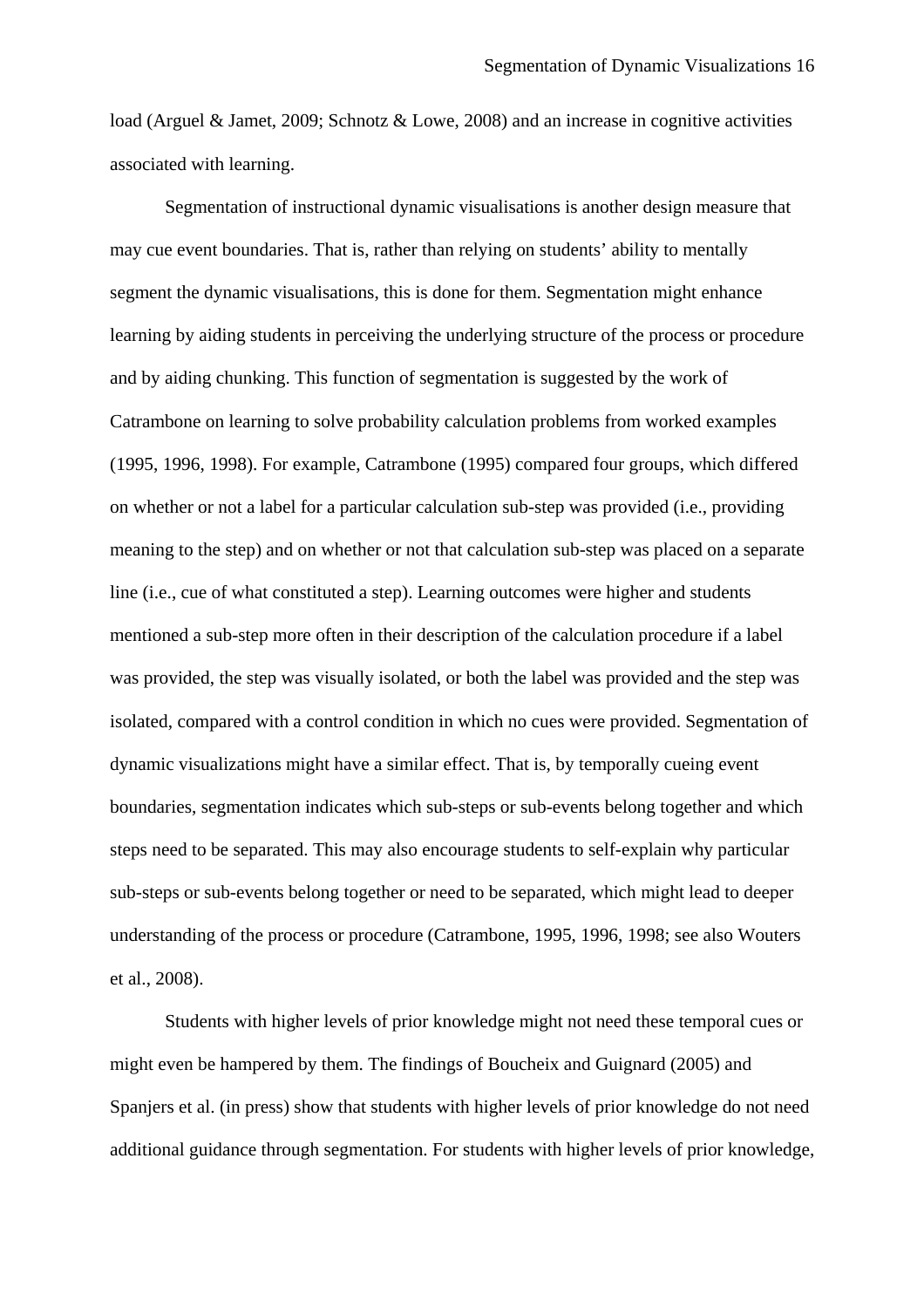the amount of cognitive resources they can devote to cognitive activities with a positive effect on learning is reduced when they have to reconcile the instructional guidance with the guidance given by their available cognitive schemas (Kalyuga, 2007).

# Discussion

This article proposed that two processes may underlie the effectiveness of segmentation of dynamic visualizations. First of all, in the studies on segmentation that were conducted thus far, segmentation was always associated with pauses between segments. These pauses may have caused the beneficial effects on cognitive load and learning because they give students time to perform the cognitive activities needed for learning on a smaller unit of information, without having to simultaneously attend to the next unit of information (e.g., Mayer & Moreno, 2003: Moreno & Mayer, 2007). This first explanation is mainly based on cognitive load theory (Sweller et al., 1998), although we also introduced a perspective on cognitive load based on the work by Barouillet and Camos (2007) that is new to cognitive load theory. Second, segmentation may be effective because it cues students to perceive event boundaries, thereby aiding them in perceiving the structure underlying the process or procedure shown (cf. Catrambone, 1995, 1996, 1998; see also Wouters et al., 2008). This second explanation is mainly based on event segmentation theory (Zacks et al., 2007). The two explanations are thus based on two different theories about processes involved in learning from dynamic visualisations. As mentioned before, the explanations are not mutually exclusive, and there are also some connections between the theories. For example, mental segmentation, which is the process on which the event segmentation theory focuses, influences the representations held in working memory (e.g., Zacks et al., 2007) which influence cognitive load.

Which of the two mechanisms, that is, pauses or temporal cueing, plays the most important role in explaining the positive effects of segmentation on learning, or whether their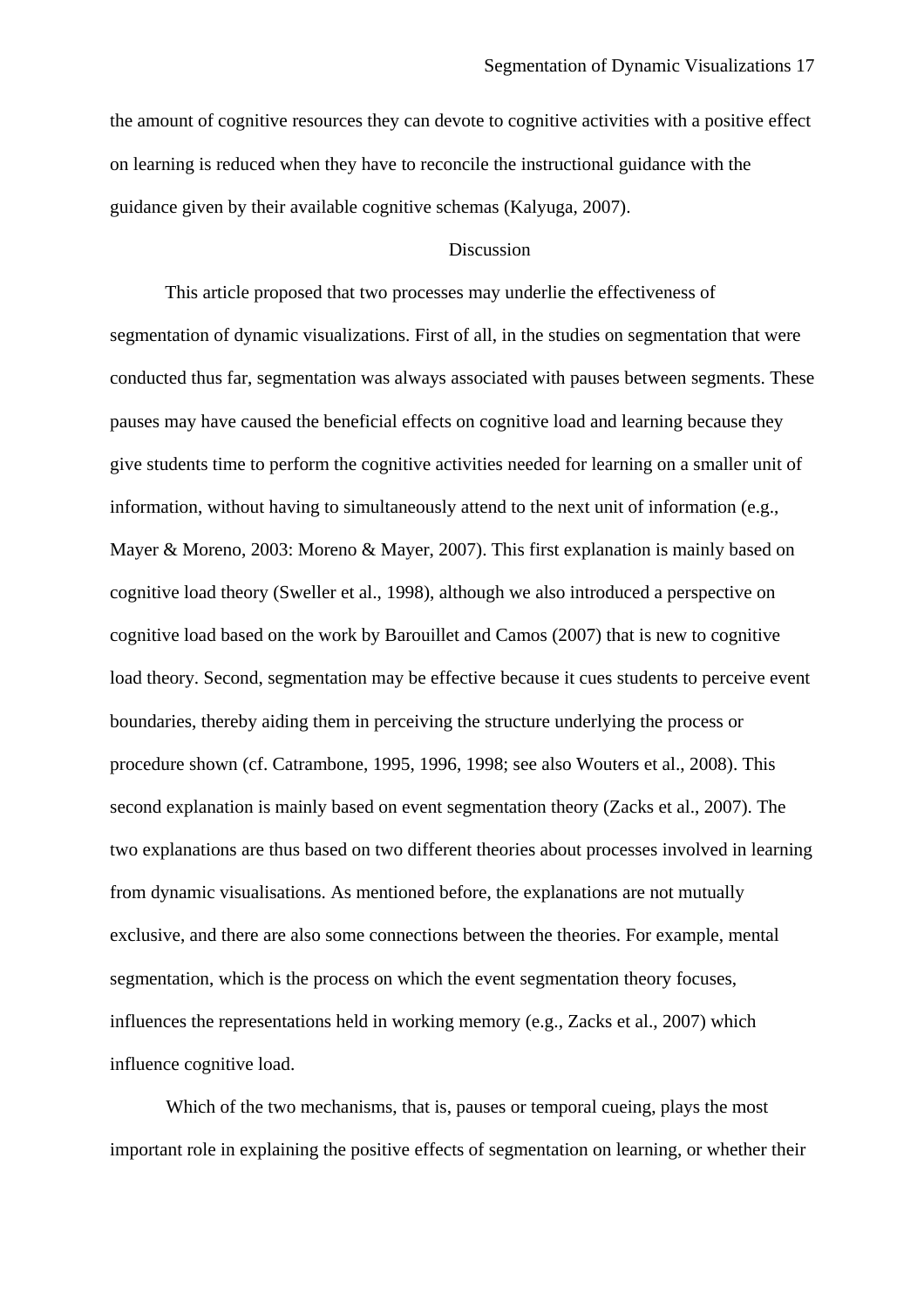combination is crucial, cannot be judged based on previous studies in which a pause also automatically cued the end of a segment. Therefore, this remains an important empirical question for future studies in which different versions of instructional dynamic visualizations with segmentation through pauses, cues, or both, could be compared.

Next to this central question, there are some other interesting directions for future research on the effects of segmentation of dynamic visualizations on cognitive load and learning. The first is whether effects of segmentation (or, more specifically, of pauses and temporal cueing) would differ between different types of dynamic visualizations. Studies based on event segmentation theory often used dynamic visualizations depicting everyday life activities, and naturally, all participants have experience with observing such activities (Hard et al., 2006; Zacks et al., 2007). Moreover, in some studies, some or even all of the depicted events were familiar to the participants (Hanson & Hirst, 1989; Zacks et al., 2006; Zacks et al., 2001). Consequently, participants would already have relevant cognitive schemas for those events that would influence the construction of event models (Zacks et al., 2007); one might hypothesize that perhaps less cognitive load is required for the construction of event models in such visualizations of everyday tasks than in visualizations on for example natural or biological processes or on the spatial arrangement of complex chemical molecules and other structures. Furthermore, depictions of familiar human movements seem to automatically trigger activation of the mirror neuron system with the consequence that an effortless process of embodied simulation occurs (Van Gog et al., 2009), and mirror neurons have been suggested to be involved in the process of mental segmentation as well (Sommerville & Decety, 2006). Therefore, differences in ease of mental segmentation and in the amount of cognitive load imposed by mental segmentation may exist between dynamic visualizations depicting human movement activities and those depicting other kinds of processes, procedures or structures, and although segmenting dynamic visualizations might be effective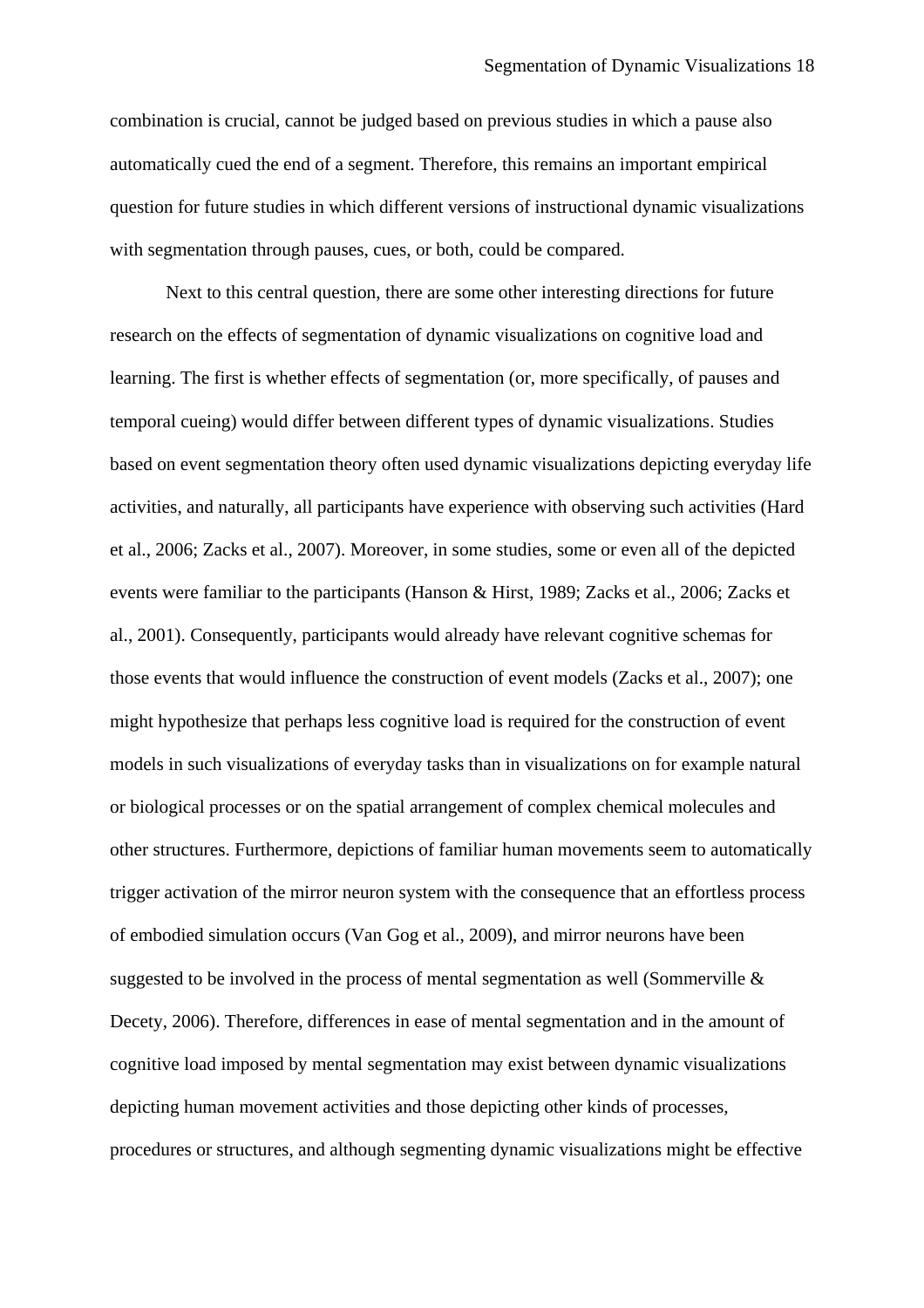for both types of visualizations, it might be most crucial for non-human movement activities if these indeed impose higher load. Whether the cognitive load imposed by constructing event models is lower in human movement tasks than in non-human movement tasks, could be investigated with online physiological measures of cognitive load, such as pupil dilation (Kahneman & Beatty, 1966; Van Gerven, Paas, Van Merriënboer, & Schmidt, 2004) or EEG (Antonenko, Paas, Grabner, & Van Gog, this issue). For example, Swallow and Zacks (2006) found transient small increases in participants' pupil dilation after event boundaries in dynamic visualisations.

A second direction for future research concerns the role of learner characteristics, such as prior knowledge that may interact with the effects of segmentation. In this article, we described two studies (Boucheix & Guignard, 2005; Spanjers et al., in press) which found an expertise reversal effect of segmentation on cognitive load and/or learning. However, before concluding that segmentation per se is not helpful for students with higher levels of prior knowledge, we might need to investigate the effects of different grain sizes of segments. There are no clear guidelines on how to determine the length of a segment; some researchers base the length on theories with regard to cognitive functioning (Hasler et al., 2007; Mayer & Chandler, 2001; Moreno, 2007), while others consult experts in order to determine what meaningful pieces are in which to divide the dynamic visualizations (Arguel & Jamet, 2009; Schwan & Garsoffky, 2004; Schwan et al., 2000; Spanjers et al., in press). The study by Boltz (1992) suggested that segment length may influence learning: she found a positive effect on recall of dividing dynamic visualizations in shorter segments by inserting twice as many commercials at event boundaries. The question is, however, whether the effects on cognitive load and learning of different segment lengths would be the same for low and high prior knowledge learners. It might be that novices need smaller segments, because all information is new to them, whereas learners with more prior knowledge might benefit from larger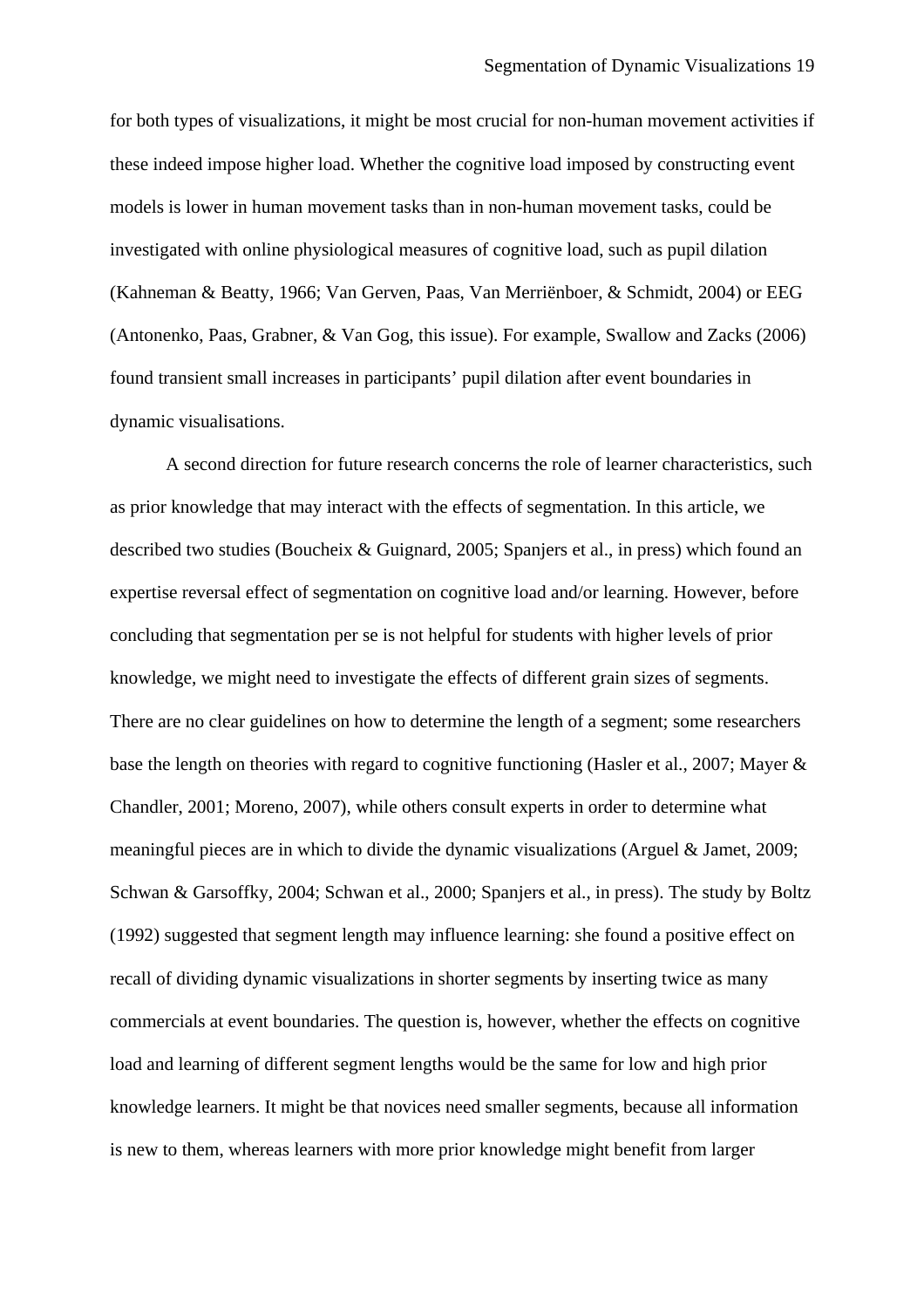segments. In addition, it might be interesting to investigate whether students with different levels of prior knowledge would benefit from actively segmenting dynamic visualizations themselves. Interactivity with dynamic visualizations has been proposed as a way to encourage students to engage in activities contributing to learning (Wouters et al., 2007). If students must segment dynamic visualisations themselves, they are encouraged to focus on which sub-events or sub-steps are depicted, which may have a positive effect on learning. However, this positive effect is probably found only when cognitive resources are available for attending to this additional task while learning the content of the visualization (i.e., if students devote all their attention to determining segments, they might learn very little). Therefore, actively segmenting dynamic visualisations may only be beneficial for students with higher levels of prior knowledge. This kind of research on the effects of having learners segment animations themselves could perhaps also shed light on the required grain size of segments for different types of learners, by providing indications on whether students with lower and higher prior knowledge would distinguish smaller or larger segments. The empirical findings from previous studies on mental segmentation with regard to this question are mixed. Participants in the study of Hard et al. (2006) who had seen the dynamic visualizations a number of times before they had to segment them, divided them in larger units than participants who had not seen the dynamic visualizations before. However, other studies found no effect of expertise, training or familiarity with the content on the length of segments made by participants (Schwan, Hesse, & Garsoffky, 1998; Zacks et al., 2001). Finally, next to prior knowledge, there may be other learner characteristics that influence the effects of segmentation on learning, such as motivation, spatial ability, or age.

In conclusion, two processes may underlie the effectiveness of segmented dynamic visualizations: Pausing and temporal cueing. Future empirical studies should further examine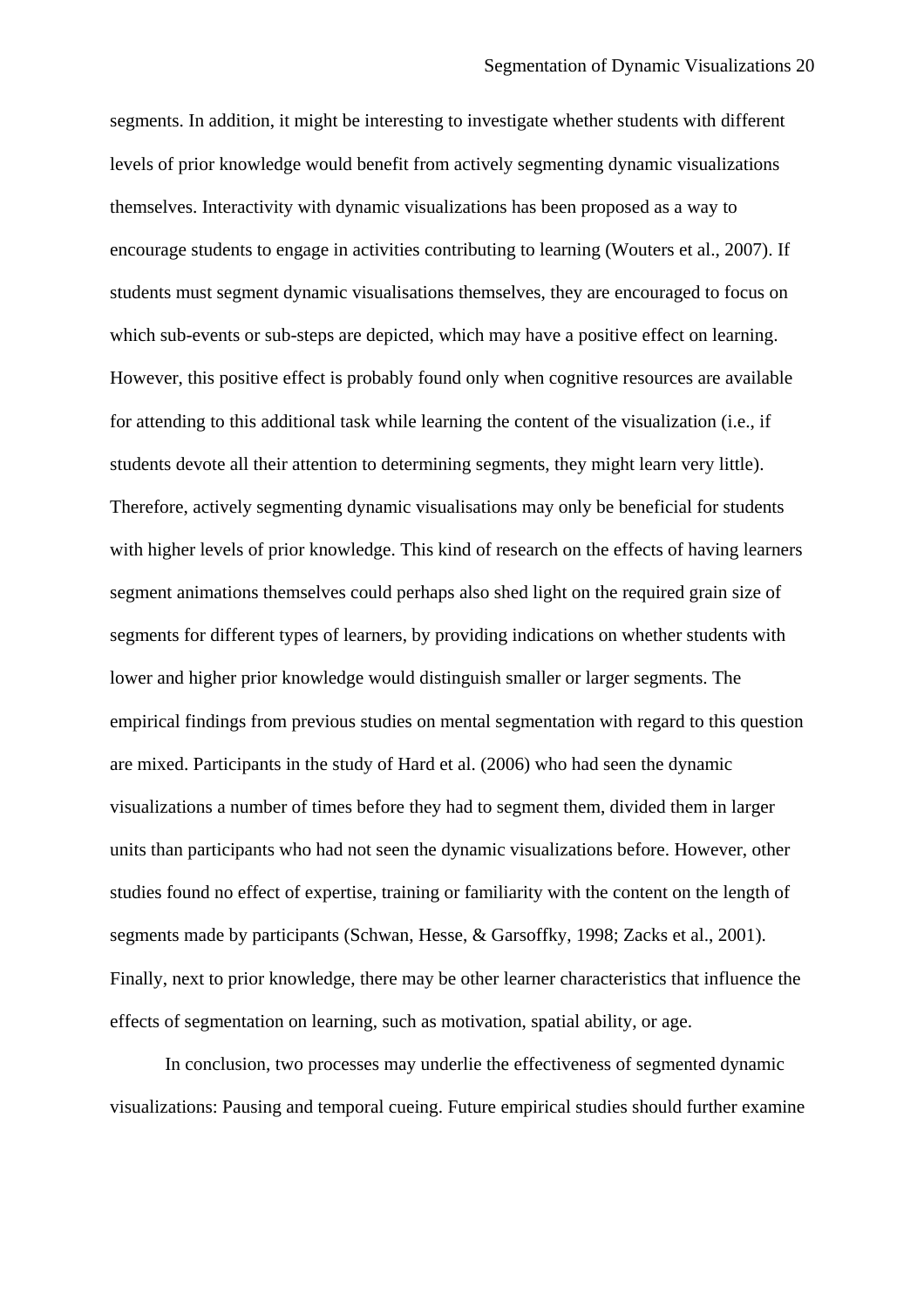these cognitive processes and associated cognitive load as well as factors influencing these

processes.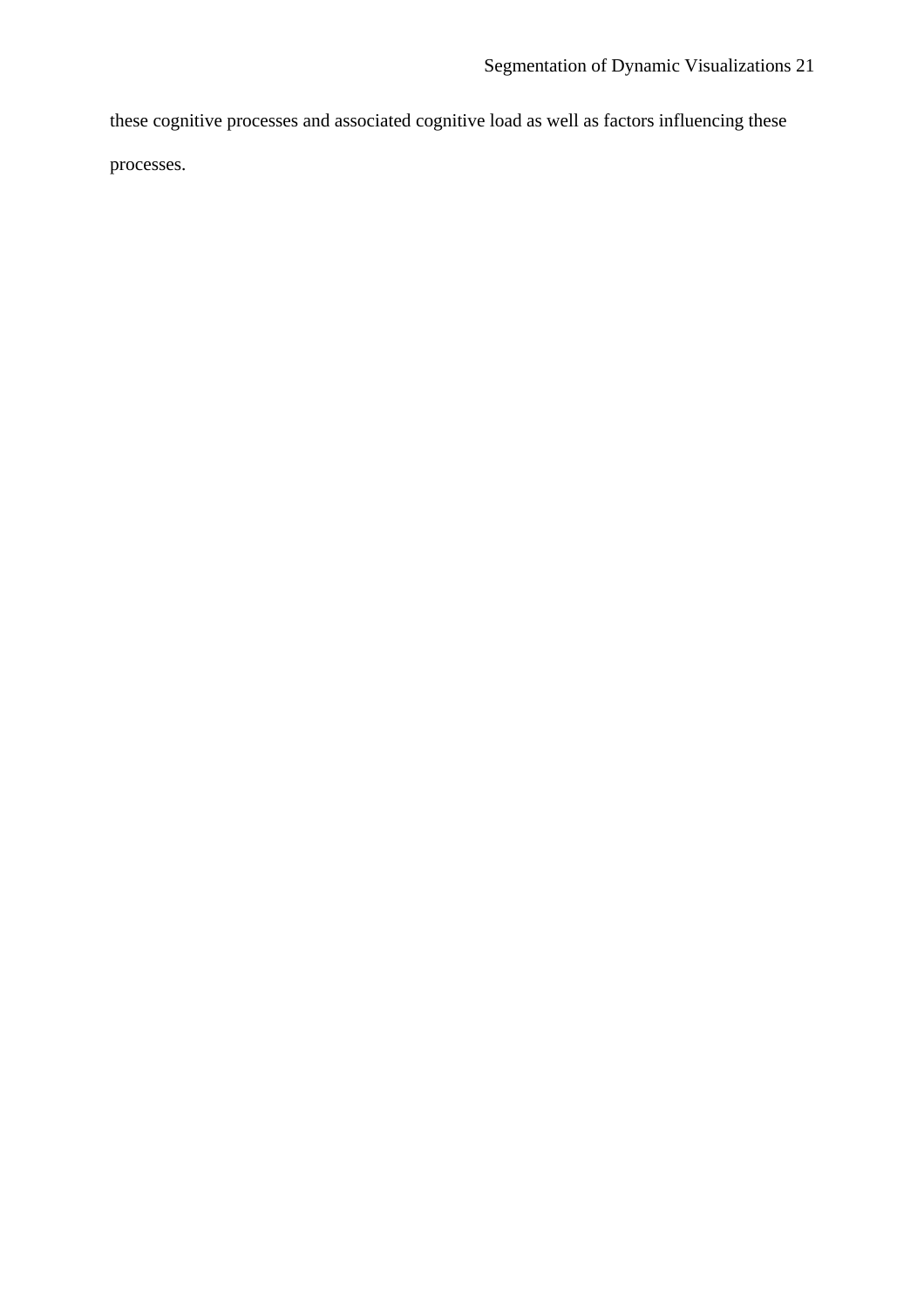### References

- Antonenko, P., Paas, F., Grabner, R., & Van Gog, T. (this issue). Using electroencephalography (EEG) to measure cognitive load. *Educational Psychology Review*.
- Arguel, A., & Jamet, E. (2009). Using video and static pictures to improve learning of procedural contents. *Computers in Human Behavior, 25*, 354-359.
- Ayres, P., & Paas, F. (2007). Making instructional animations more effective: A cognitive load approach. *Applied Cognitive Psychology, 21,* 695-700.
- Baldwin, D. A., Baird, J. A., Saylor, M. M., & Clark, M. A. (2001). Infants parse dynamic action. *Child Development, 72*, 708-717.
- Barrouillet, P., & Camos, V. (2007). The time-based resource-sharing model of working memory. In N. Osaka, R. H. Logie & D. E. Mark (Eds.), *The cognitive neuroscience of working memory* (pp. 57-80). Oxford: Oxford University Press.
- Bétrancourt, M., Dillenbourg, P., & Clavien, L. (2008). Display of key pictures from animation: Effects on learning. In Rouet, J.-F., Lowe, R., & Schnotz, W. (Eds.)., *Understanding multimedia documents* (pp. 61-78)*.* New York: Springer.
- Boltz, M. (1992). Temporal accent structure and the remembering of filmed narratives. *Journal of Experimental Psychology: Human Perception and Performance, 18, 90-*105.
- Boucheix, J. M., & Guignard, H. (2005). What animated illustrations conditions can improve technical document comprehension in young students? Format, signaling and control of the presentation. *European Journal of Psychology of Education, 20,* 369-388.
- Catrambone, R. (1995). Aiding subgoal learning: Effects on transfer. *Journal of Educational Psychology, 87,* 5-17.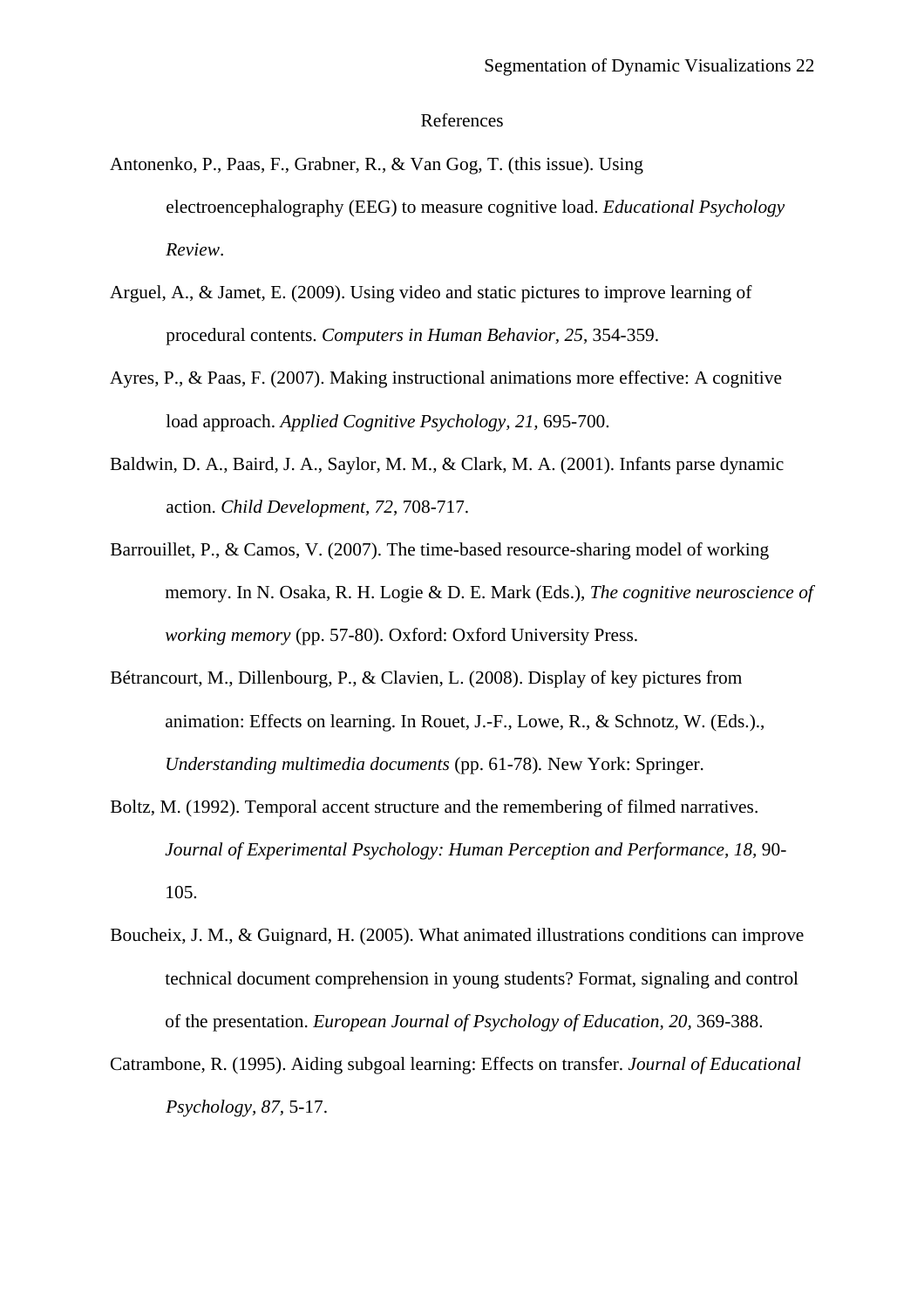- Catrambone, R. (1996). Generalizing solution procedures learned from examples. *Journal of Experimental Psychology: Learning, Memory, and Cognition, 22, 1020-1031.*
- Catrambone, R. (1998). The subgoal learning model: Creating better examples so that students can solve novel problems. *Journal of Experimental Psychology: General, 127*, 335-376.
- Chandler, P. (2009). Dynamic visualizations and hypermedia: Beyond the "Wow" factor. *Computers in Human Behavior, 25,* 389-392.
- De Koning, B. B., Tabbers, H. K., Rikers, R. M. J. P., & Paas, F. (2009). Towards a framework for attention cueing in instructional animations: Guidelines for research and design. *Educational Psychology Review, 21,* 113-140.
- Hanson, C., & Hirst, W. (1989). On the representation of events: A study of orientation, recall, and recognition. *Journal of Experimental Psychology: General, 118, 136-147.*
- Hard, B. M., Tversky, B., & Lang, D. (2006). Making sense of abstract events: Building event schemas. *Memory & Cognition, 34,* 1221-1235.
- Hasler, B. S., Kersten, B., & Sweller, J. (2007). Learner control, cognitive load and instructional animation. *Applied Cognitive Psychology, 21*, 713-729.
- Hegarty, M., Kriz, S., & Cate, C. (2003). The roles of mental animation and external animation in understanding mechanical systems. *Cognition and Instruction, 21*, 325- 360.
- Höffler, T. N., & Leutner, D. (2007). Instructional animation versus static pictures: A metaanalysis. *Learning and Instruction, 17*, 722-738.
- Kahneman, D., & Beatty, J. (1966). Pupil diameter and load on memory. *Science, 154,* 1583- 1585.
- Kalyuga, S. (2007). Expertise reversal effect and its implications for learner-tailored instruction. *Educational Psychology Review, 19,* 509-539.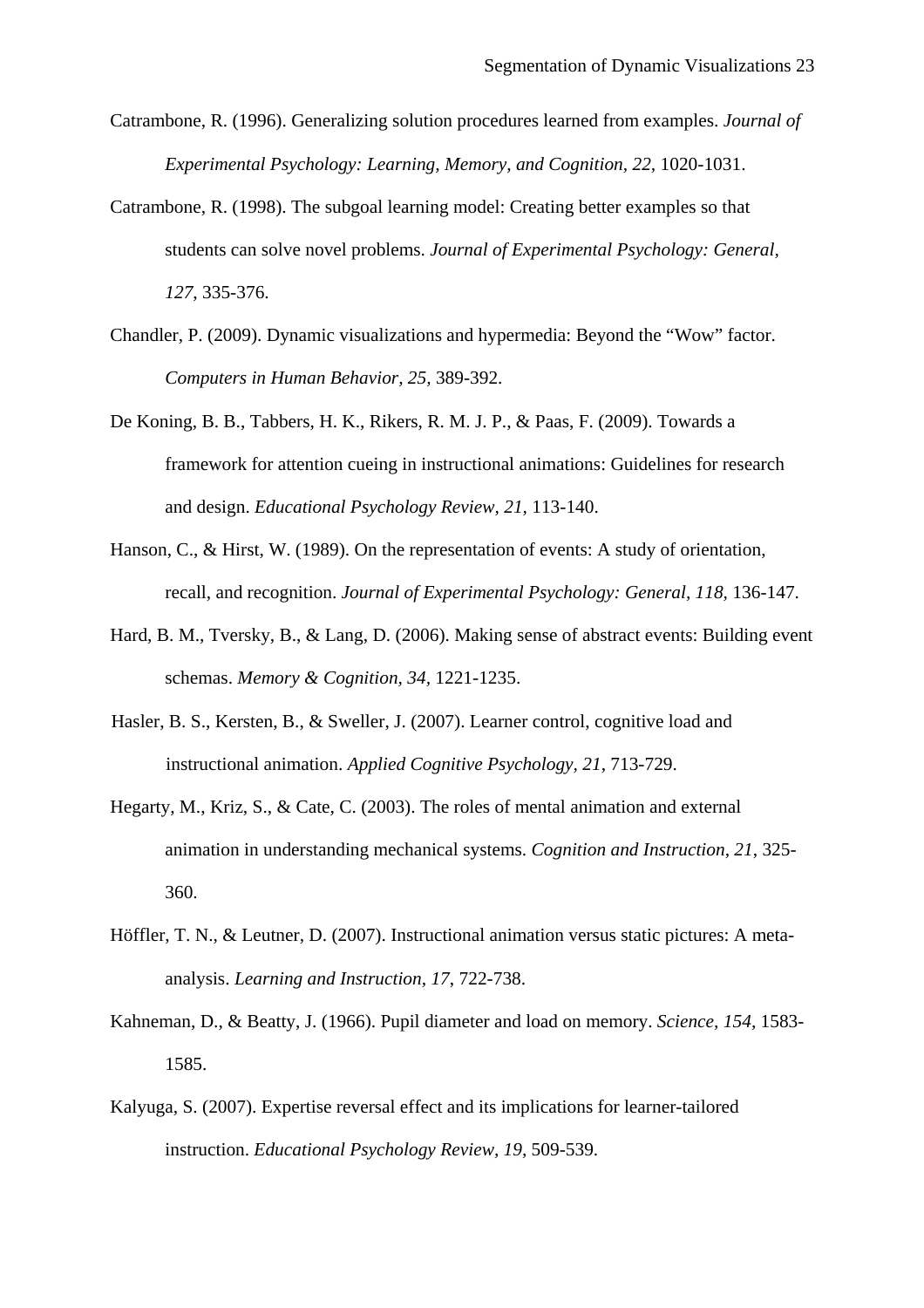- Koopman, C., & Newtson, D. (1981). Level of analysis in the perception of ongoing instruction: An exploratory study. *Journal of Educational Psychology, 73,* 212-223.
- Kurby, C. A., & Zacks, J. M. (2008). Segmentation in the perception and memory of events. *Trends in Cognitive Sciences, 12*, 72-79.
- Lowe, R. K. (1999). Extracting information from an animation during complex visual learning. *European Journal of Psychology of Education, 14,* 225-244.
- Mayer, R. E., & Chandler, P. (2001). When learning is just a click away: Does simple user interaction foster deeper understanding of multimedia messages? *Journal of Educational Psychology, 93*, 390-397.
- Mayer, R. E., Dow, G. T., & Mayer, S. (2003). Multimedia learning in an interactive selfexplaining environment: What works in the design of agent-based microworlds? *Journal of Educational Psychology, 95*, 806-812.
- Mayer, R. E., Hegarty, M., Mayer, S., & Campbell, J. (2005). When static media promotes active learning: Annotated illustrations versus narrated animations in multimedia instruction. *Journal of Experimental Psychology: Applied, 11*, 256-265.
- Mayer, R. E., & Moreno, R. (2003). Nine ways to reduce cognitive load in multimedia learning. *Educational Psychologist, 38*, 43-52.
- Meyer, K., Rasch, T., & Schnotz, W. (2010). Effects of animation's speed of presentation on perceptual processing and learning. *Learning and Instruction, 20.* 136-145.
- Moreno, R. (2007). Optimising learning from animations by minimising cognitive load: Cognitive and affective consequences of signalling and segmentation methods. *Applied Cognitive Psychology, 21,* 765-781.
- Moreno, R., & Mayer, R. (2007). Interactive multimodal learning environments. *Educational Psychology Review, 19,* 309-326.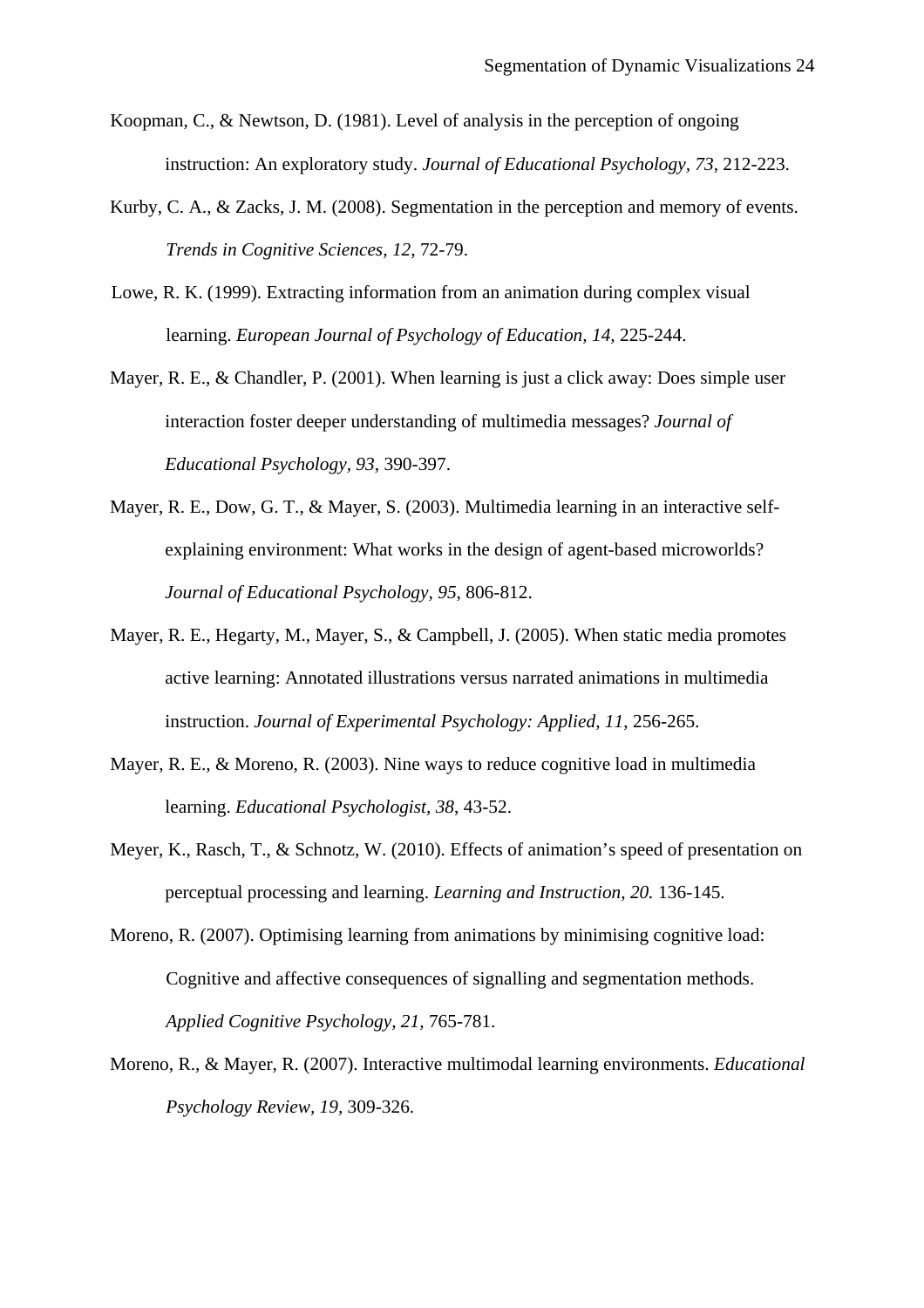- Moreno, R., & Valdez, A. (2005). Cognitive load and learning effects of having students organize pictures and words in multimedia environments: The role of student interactivity and feedback. *Educational Technology Research and Development, 53(3),*  35-45.
- Robroek, W. C. L., & Van de Beek, G. (2005). *Vaardigheden in de geneeskunde: Verbanden en verbinden* [Skills in medicine: Bandages and bandaging techniques]. Maastricht, the Netherlands: Mediview.
- Schnotz, W., & Kürschner, C. (2007). A reconsideration of cognitive load theory. *Educational Psychology Review, 19,* 460-508.
- Schnotz, W., & Lowe, R. (2008). A unified view of learning from animated and static graphics. In R. Lowe & W. Schnotz (Eds.), *Learning with animations: Research implications for design* (pp. 304-356). New York: Cambridge University Press.
- Schnotz, W., & Rasch, T. (2005). Enabling, facilitating, and inhibiting effects of animations in multimedia learning: Why reduction of cognitive load can have negative results on learning. *Educational Technology Research and Development*, *53*, 47-58.
- Schwan, S., & Garsoffky, B. (2004). The cognitive representation of filmic event summaries. *Applied Cognitive Psychology, 18*, 37-55.
- Schwan, S., Garsoffky, B., & Hesse, F. W. (2000). Do film cuts facilitate the perceptual and cognitive organization of activity sequences? *Memory & Cognition, 28*, 214-223.
- Schwan, S., Hesse, F. W., Garsoffky, B. (1998). The relationship between formal filmic means and the segmentation behavior of film viewers. *Journal of Broadcasting & Electronic Media, 42,* 237-249.
- Sommerville, J. A., & Decety, J. (2006). Weaving the fabric of social interaction: Articulating developmental psychology and cognitive neuroscience in the domain of motor cognition. *Psychonomic Bulletin & Review, 13,* 179-200.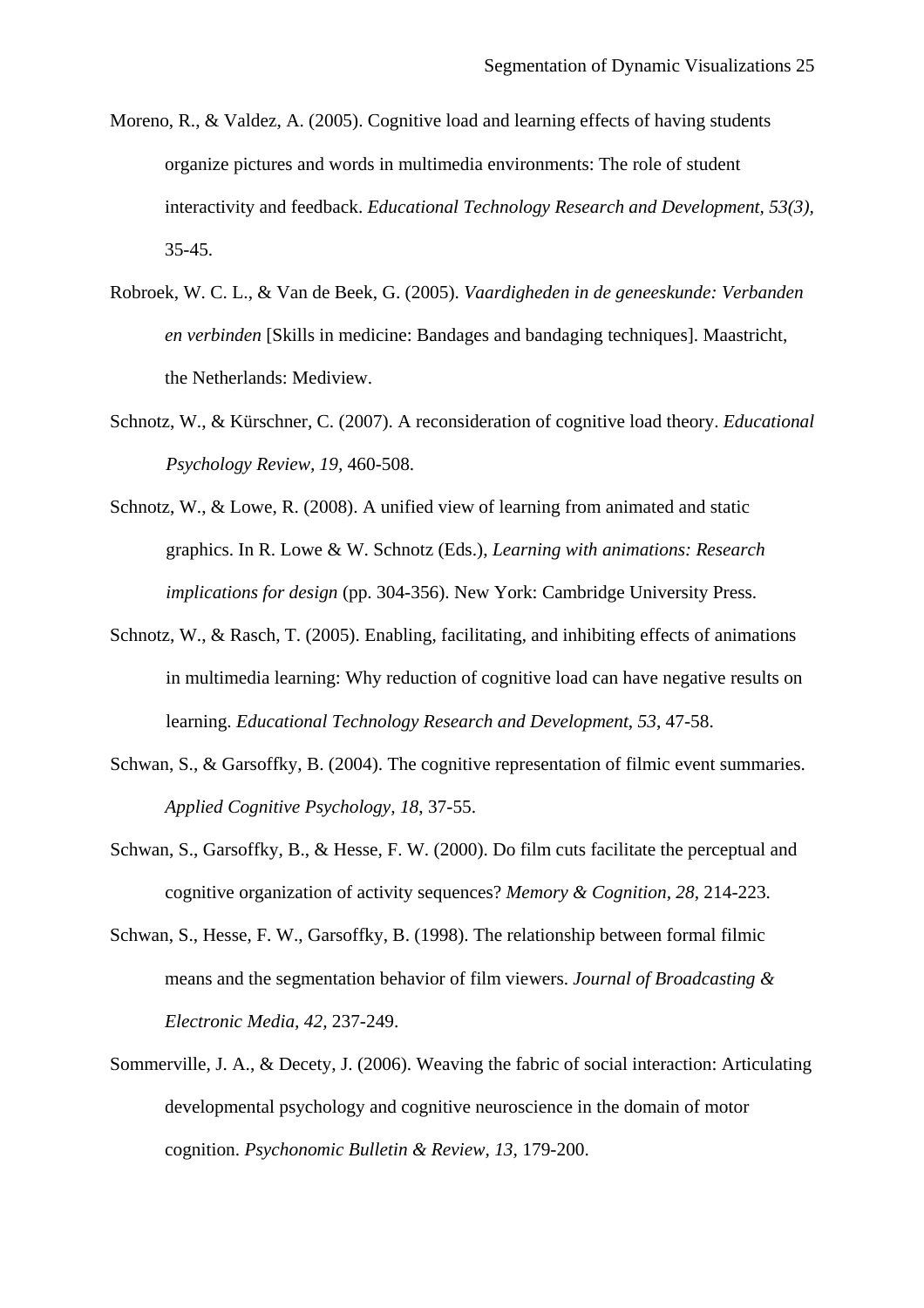- Spanjers, I. A. E., Wouters, P., Van Gog, T., & Van Merrienboer, J. J. G. (in press). An expertise reversal effect of segmentation in learning from animations. *Computers in Human Behavior.*
- Swallow, K. M. & Zacks, J. M. (2004, November). *Hierarchical grouping of events revealed by eye movements.* Poster presented at 45th annual Meeting of the Psychonomic Society,.Minneapolis, MN.
- Sweller, J. (this issue). Element interactivity and intrinsic, extraneous and germane cognitive load. *Educational Psychology Review.*
- Sweller, J., Van Merriënboer, J. J. G., & Paas, F. (1998). Cognitive architecture and instructional design. *Educational Psychology Review, 10*, 251-296.
- Tversky, B., Bauer-Morrison, J., & Bétrancourt, M. (2002). Animation: Can it facilitate? *International Journal of Human-Computer Studies, 57*, 247-262.
- Van Gerven, P. W. M., Paas, F., Van Merriënboer, J. J. G., & Schmidt, H. G. (2004). Memory load and the cognitive pupillary response in aging. *Psychophysiology, 41*, 167-174.
- Van Gog, T., Paas, F., Marcus, N., Ayres, P., & Sweller, J. (2009). The mirror-neuron system and observational learning: Implications for the effectiveness of dynamic visualisations. *Educational Psychology Review, 21,* 21-30.
- Vygotsky, L. S. (1978). *Mind in society*. Cambridge, MA: Harvard University Press.
- Van Merriënboer, J. J. G., & Sweller, J. (2005). Cognitive load theory and complex learning: Recent developments and future directions. *Educational Psychology Review, 17,* 147- 177.
- Wouters, P., Paas, F., & Van Merriënboer, J. J. G. (2008). How to optimize learning from animated models: A review of guidelines based on cognitive load. *Review of Educational Research, 78,* 645-675.